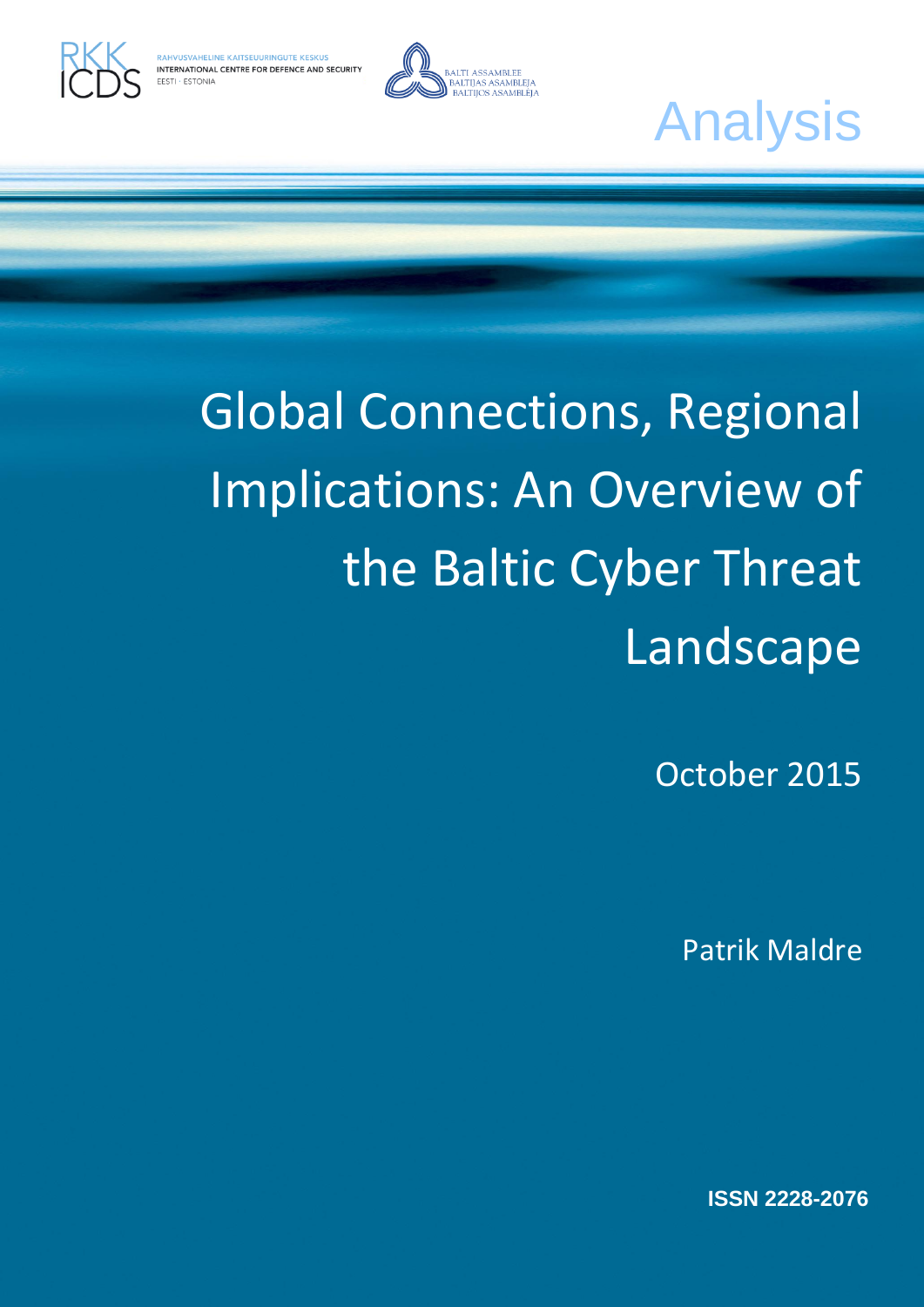

# **Table of Contents**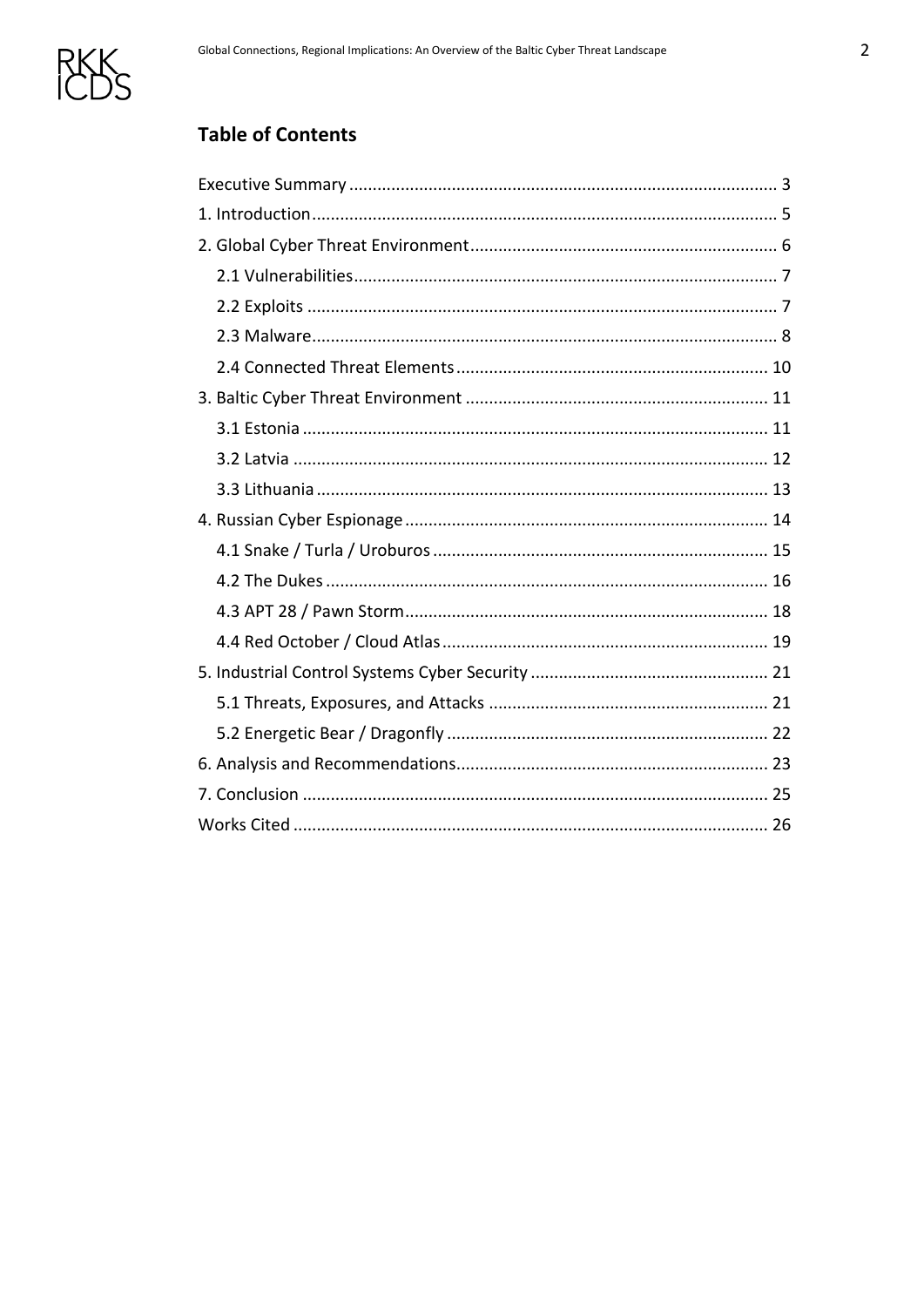

## <span id="page-2-0"></span>**Executive Summary**

This report provides a brief overview of the global and Baltic cyber threat landscape, with a particular view toward strategic threats to national and international security. The findings confirm the oft-stated view that cyber threats are becoming more numerous and sophisticated year after year and that increasing cooperation and investment are crucial to countering them. The report provides evidence for these claims primarily by examining and aggregating data from annual reports by global security companies and Baltic cyber security agencies, as well as from research papers focused on particular advanced actors and campaigns.

The aim of the report is to provide decision-makers and analysts with a more complete understanding of the cyber threats to the Baltic region in order to facilitate the development of cooperative projects and encourage effective policy development.

The global cyber threat landscape is becoming more challenging partially as a result of the continuing discovery and utilization of critical software vulnerabilities. In 2014, vulnerabilities such as Heartbleed and Shellshock caused information security experts and Internet-based service providers around the world to react rapidly in order to prevent significant breaches to their organizations and customers. More recently, the amount of critical Adobe Flash Player vulnerabilities have considerably reduced the public trust in that software, to the point that many believe the once-ubiquitous plugin will be phased out. In terms of exploits, the case of Shellshock and others demonstrated that attackers are able to incorporate vulnerabilities into attack code with increasing speed and effectiveness. On the other hand, takedowns of particular exploit kits such as Blackhole are beneficial but they will not keep attacks at bay for long. Other kits, such as the Angler kit, quickly gain market dominance. Finally, the quality and quantity of malware is also rapidly increasing, with over one million new variants reportedly created per day. There is a noticeable trend toward more advanced use of encryption, obfuscation, and "virtual-machine aware" code.

The Baltic cyber threat landscape is affected by these and other connected threat elements in a considerable way, but there are also some nuances and idiosyncrasies. Estonia reported a considerable increase in the severity of incidents, despite the overall number remaining broadly similar in comparison to the previous year. There was also a qualitative leap in the level of Estonian-language use of phishing campaigns as well as an increase in the number of defacement and denial-of-service attacks. Latvia, meanwhile, saw high-priority incidents fall and low-priority incidents rise. It also identified ransomware, Heartbleed, and Adobe and Java vulnerabilities as threats while also putting a particular emphasis on banking Trojans. Lithuania, for its part, reported a very sizable increase in the total number of incidents handled in 2014, and identified software intended to create and deploy botnets and botnet-based attacks against websites as the primary threat to civilian cyber security.

The last several years have provided an increasingly clear window into the probable development and utilization of offensive cyber capabilities by the Russian Federation. Dozens of research papers by cyber security companies have tied together different campaigns and toolkits to particular actors with connections to Russia and Russian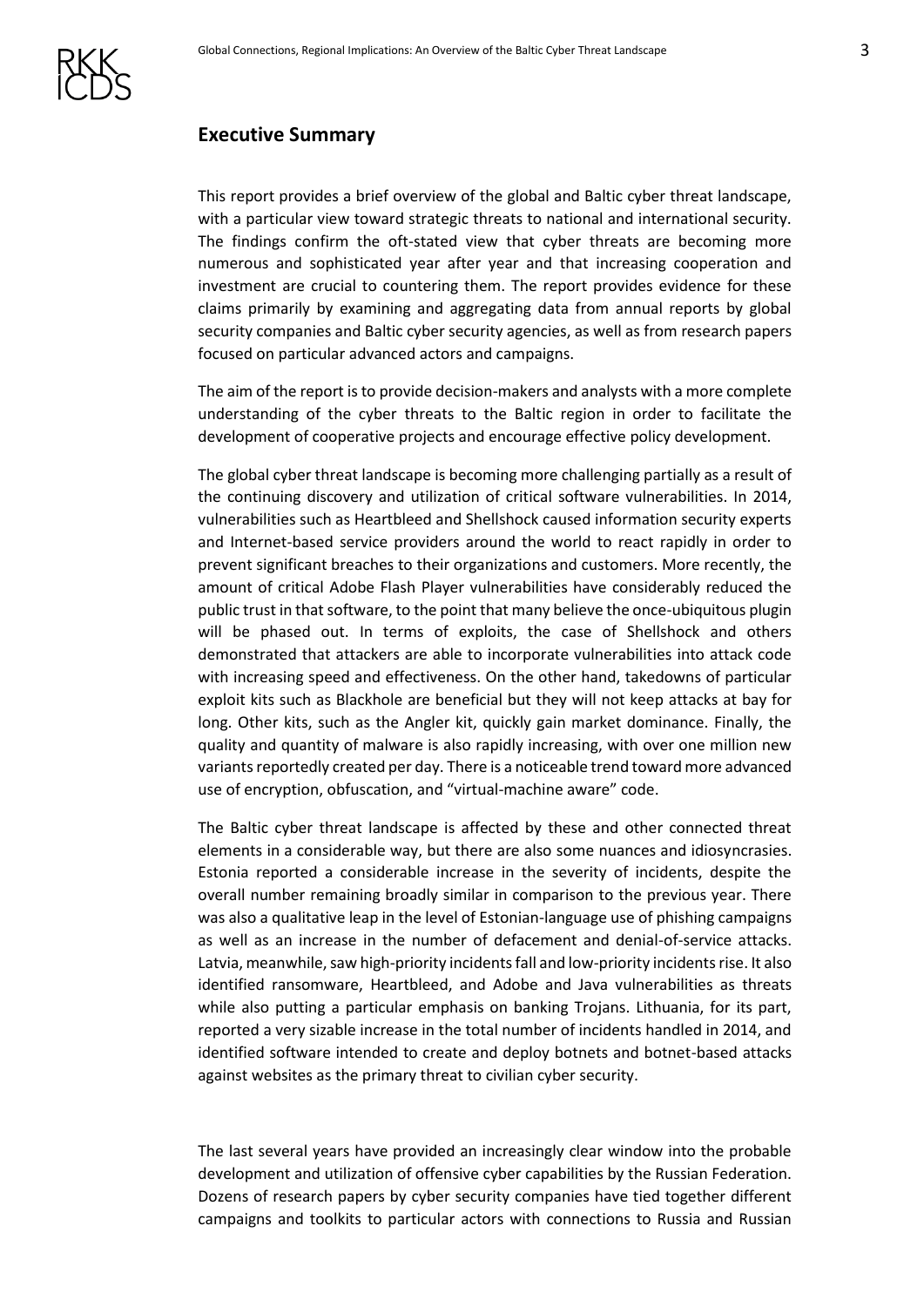

strategic interests. This report identifies four such "advanced, persistent threats": Turla, the Dukes, Red October, and APT 28 (all of which are tracked with different names by different companies). The chapter on Russian cyber espionage provides details of the infection vectors, malware variants, and command-and-control infrastructure employed by these actors, as well as a consideration of targeting preferences and findings relevant to attribution. It is clear that these actors have been supporting Russia's internal and international security policy aims since at least 2007. Perhaps most significantly, these APT groups have been acting with relative impunity; all of them are either currently active or are expected to resume activities in the near future.

Finally, the report also briefly investigates the threats to critical infrastructure cyber security in the Baltics, with a particular focus on industrial control systems whose sabotage can cause considerable destruction and loss of life. There do not appear to have been any large-scale attacks on such systems in the Baltics in recent years, but the global threat is certainly present. Although it is not widely known, there are an incredible number of Supervisory Control and Data Acquisition (SCADA) systems that can be identified, and in some cases even manipulated, through the Internet; in fact, there are roughly 6,000 of these in the Baltics alone. There are also an increasing amount of software vulnerabilities affecting industrial control systems; one report identifies a tremendous growth in the number of attacks globally. Finally, one particular APT group that accessed over 2,000 companies in over 80 countries has already been identified as possessing the capability to sabotage those systems. This is an increasing problem that has significant international security implications. Attacks against such systems not only can amount to acts of war themselves, but also trigger escalation to conventional (or, in the worst possible scenario, nuclear) war.

In the end, the nature of the threats calls for increased cooperation among the Baltics in the field of cyber security. Domestic awareness and capability development need to be advanced. At the same time, it is crucial to formalize cooperation at the regional level through the signing of a Memorandum of Understanding or analogous agreement. Furthermore, the Baltics need to be aware of the interconnectivity of their critical infrastructure and undertake projects that help to reduce the risks of a major cyber attack against it. Finally, at the global level, the Baltics can contribute to their own cyber security by helping to shape global policy debates and by providing assistance and expertise to partners and developing nations around the world.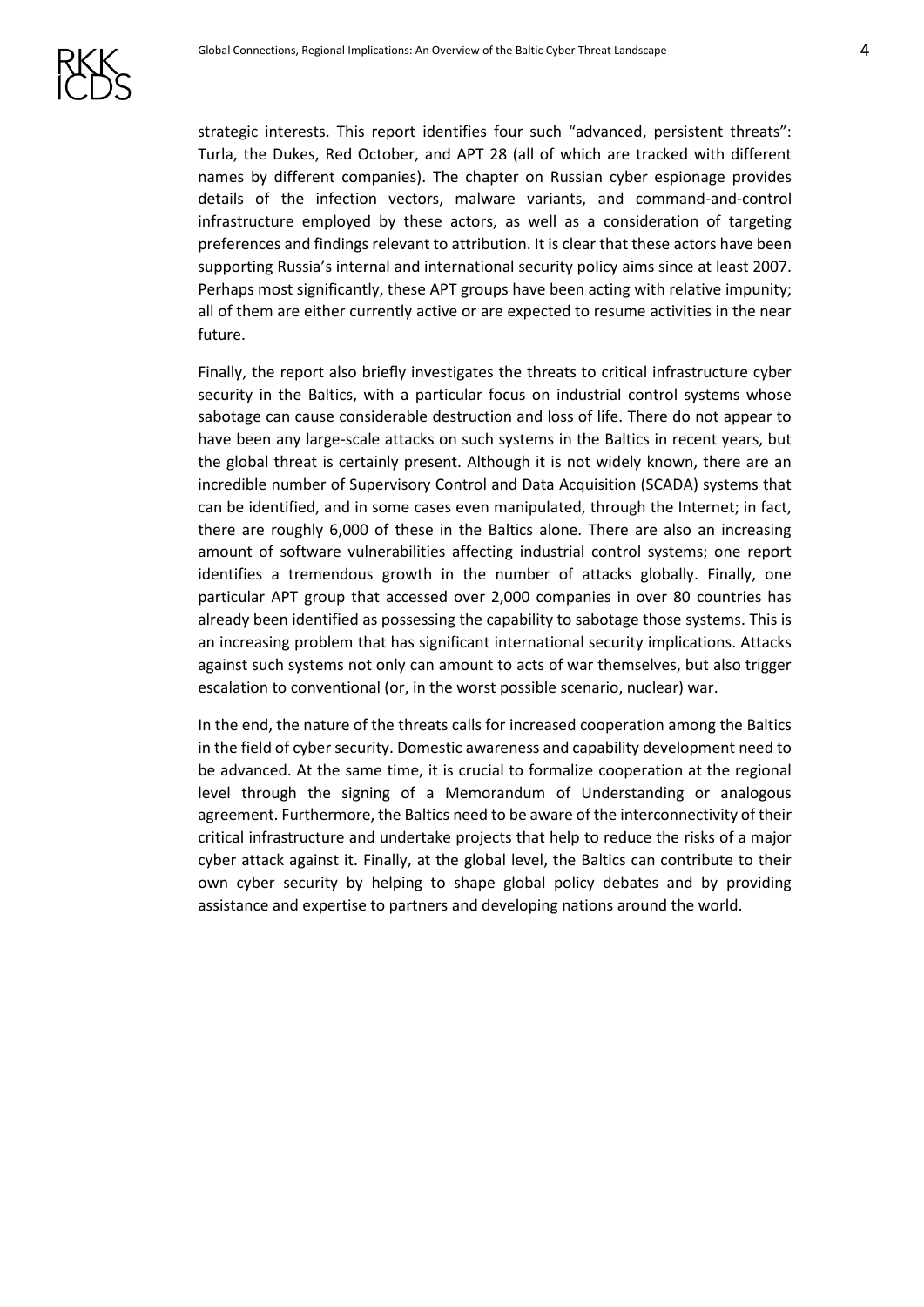## <span id="page-4-0"></span>**1. Introduction**

The Baltic states of Estonia, Latvia, and Lithuania emerged from under the yoke of the Russian Empire in the aftermath of the First World War and resumed exercising their sovereignty in 1991 after nearly five decades of Soviet occupation. This shared historical timeline, coupled with common geographical opportunities and constraints, has given rise to shared priorities, notably integration into Western political, military, and economic structures. Despite national idiosyncrasies, the three Baltic States have also adopted broadly analogous security policies and threat assessments. These similarities also extend to arguably the most recent major addition to the international security arena - cyber security.

Since 1991, governmental agencies and companies of most sectors in all three Baltic States have turned to information and communications technologies (ICTs) to enhance governmental effectiveness and spur economic development. This rapid rate of ICT adoption, however, has led to new national security and business risks in the form of vulnerabilities in computerized systems that can be maliciously exploited by criminals or rival nation-states for economic or strategic gain. Since the 2007 attacks on Estonian governmental, media, and banking websites that accompanied the Bronze Night, the Baltic States have all formally recognized these threats in policy documents. They have also enacted legislative changes to increase awareness and compel compliance among businesses with regard to cyber security. Since there is 'no going back to pen-andpaper,' the nature and number of these threats merit detailed examination.

The majority of threats to ICT systems are fairly global and indiscriminate as a result of the worldwide market domination of hardware and software systems by a relatively small number of producers and developers. However, the universe of potential threats can be subdivided by region, country, and sector—based on the interests and capabilities of the attackers. Factors such as prosperity, political tensions, security awareness, and language barriers, among others, can also lead to substantial differences in the threat landscape across countries and regions. This landscape, however, is in near-constant flux as a result of the rapid changes in technologies and actors that are involved as well as the practical and policy responses that are developed to achieve cyber security.

This report will provide an overview of the prevailing trends in the global cyber environment, aggregate recent national perspectives to generate a regional Baltic threat assessment, and introduce the nation-state level actors that have been implicated in malicious cyber activities against the Baltics. Additionally, the report will include an analysis of the strategic implications of these hazards and provide recommendations to strengthen public and private cyber security in the Baltics. The final product will serve to inform further Baltic cyber cooperation and contribute to the development of compatible and complementary policies and regulations in the region.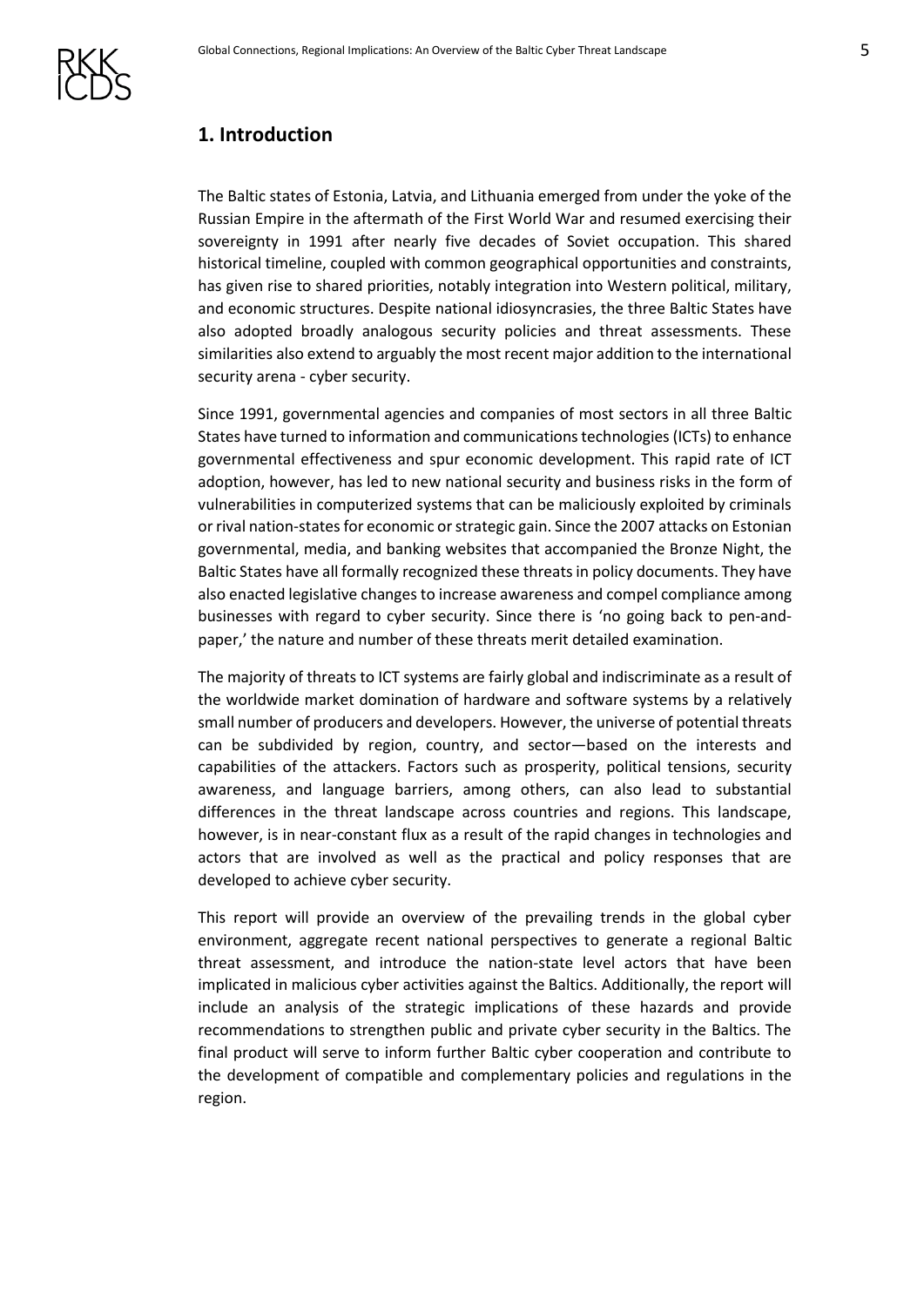# <span id="page-5-0"></span>**2. Global Cyber Threat Environment**

The social, economic, and political benefits brought to organizations and individuals through the process of connecting computers to each other in networks and then connecting those networks to each other around the world have been truly revolutionary. However, the interconnectedness of ICT infrastructure, particularly internet-enabled devices, means that threats to the security of those devices have also become largely global in nature. The quantity of software and hardware that is created by a relatively small number of producers and developers further accentuates the worldwide character of most cyber threats. A considerable proportion of global threats also affect the Baltic States of Estonia, Latvia, and Lithuania as a result of their high connectivity and widespread use of those products. The following section will provide a brief overview of the changing threat landscape at the global level.

At the most general level, the aim of cyber security practitioners is to safeguard the confidentiality, integrity, and availability (CIA) of systems and information. Those objects of defense can become threatened as a result of the discovery of vulnerabilitie*s*, i.e. weaknesses in the code allow an attacker to compromise the CIA of that system or piece of software. After the discovery or disclosure of a 'vulnerability', malicious actors can develop specific types of code, known as 'exploits', to take advantage of that vulnerability in order to gain access to information, execute remote commands, conduct a denial of service, or pose as another entity on the network.<sup>1</sup> Remote commands given by the attacker can include instructions to the computer to download additional pieces of malicious software, known as 'malware', without the user being aware of the download or the activities of the malware once it is on the computer. Malware can also be distributed in other ways, such as by visiting compromised websites or through removable media storage devices such as USB drives. These vulnerabilities, exploits, malware and their delivery mechanisms, and the actors that are behind all of those developments collectively constitute much of what can be referred to as the cyber threat landscape. Since the threat landscape is almost always in a state of flux—new vulnerabilities are constantly being discovered, new exploits are regularly created to take advantage of those vulnerabilities, and new types of malware and increasingly clever delivery mechanisms are being compiled – practitioners and policymakers alike have a continuous need for new information on the latest threats and trends.<sup>2</sup>

<sup>1</sup> "Terminology." *CVE – Common Vulnerabilities and Exposures.* Mitre Corporation, 27 Feb. 2013. Web. <sup>2</sup> The following sections compile information from the annual reports of a variety of computer security companies. The assessments and statistics of each are based upon the sources of information available to them, which are primarily their own customers. For this reason, the individual facts presented below should not be seen as different aspects of the same data set, but rather as pieces of different data sets that can be assembled to identify trends and draw out insights into the bigger picture of the global cyber threat landscape.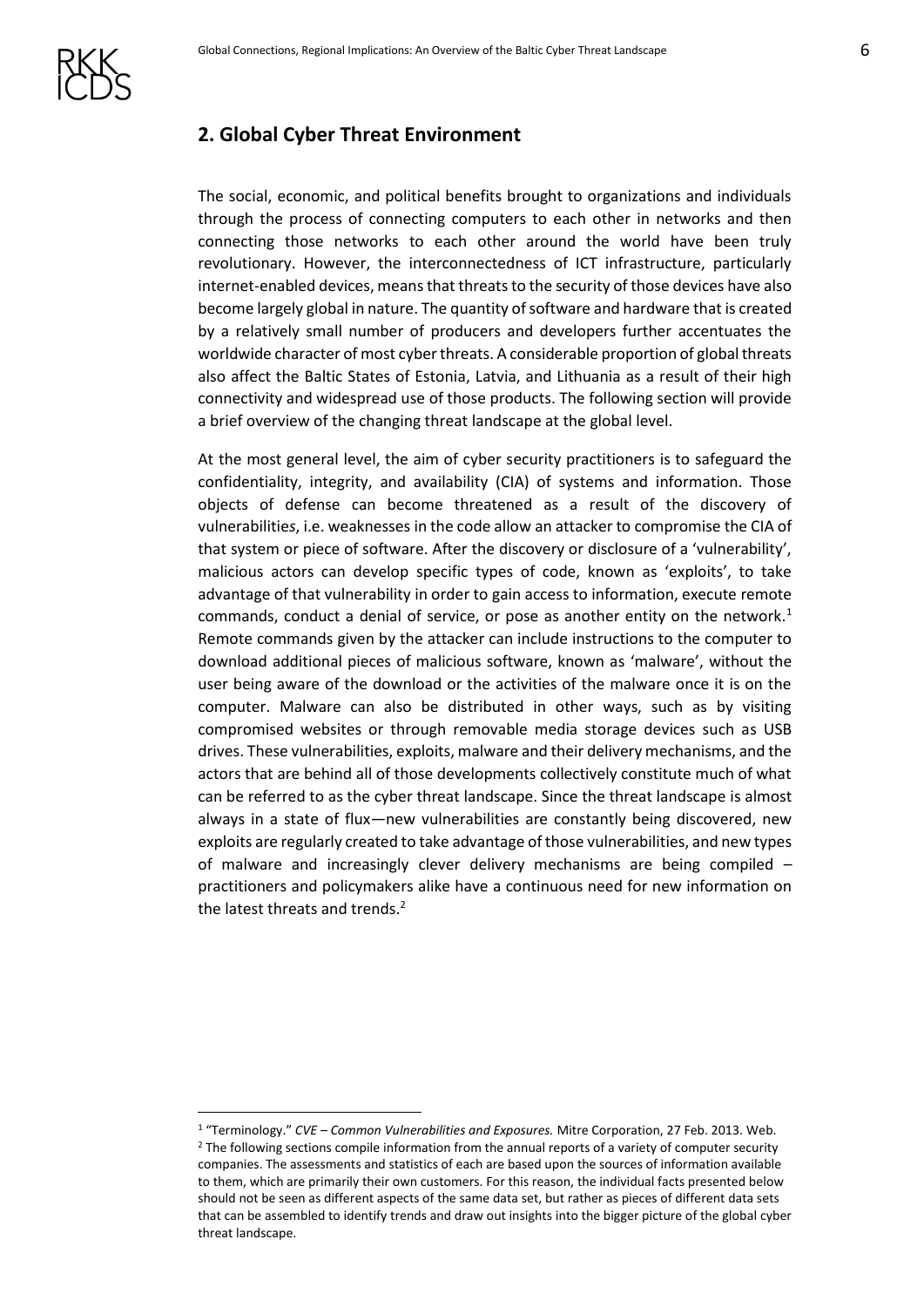

#### <span id="page-6-0"></span>**2.1 Vulnerabilities**

New types of software and updated versions of older ones are continually found to be lacking from a security standpoint. Vendor employees, security researchers, governmental agencies, and others reported a total of 9,400 new vulnerabilities that were subsequently added to the standardized Common Vulnerabilities and Exposures  $(CVE)^3$  database in 2014.<sup>4</sup> 24 of these vulnerabilities were so-called "zero-day" vulnerabilities<sup>5</sup>, software weaknesses that were not discovered by researchers, disclosed to the vendor, and fixed, but rather which emerge during the course of an attack that is identified, usually by a computer security company. Furthermore, attackers exploited the top five zero-days for a combined 295 days before the companies whose software had been vulnerable made patches available to their customers.<sup>6</sup> However, a total of ten CVEs accounted for almost 97% of the exploits observed in 2014; moreover, only one was from that year, with a majority being more than a decade old.<sup>7</sup> Finally, 2014 did bring to light several highly critical vulnerabilities in widely used open-source software, namely "Heartbleed", "Shellshock", and "Poodle." By one estimate, the Heartbleed vulnerability potentially affected 17% of the Internet's secure web servers.<sup>8</sup> Additionally, worldwide responses have been far from ideal; 56% of all versions of the protocol affected by it are still vulnerable because they are more than 50 months old. $9$  The Shellshock case, on the other hand, became an example of how quickly attackers begin to exploit such vulnerabilities; exploits were used within hours of the disclosure, and after a week millions of attacks were observed per day.<sup>10</sup> All in all, it is safe to assert that defenders and vendors continue to have their hands full, as new and complex vulnerabilities are discovered and old ones continue to be commonly leveraged.

#### <span id="page-6-1"></span>**2.2 Exploits**

<u>.</u>

It is virtually impossible for software developers to create products that are completely secure, and legitimate researchers are constantly working to discover flaws. However, both before and after the public discovery of these vulnerabilities, various types of threat actors also work to create code to exploit those security oversights in order to achieve a degree of control over computers to: carry out credential theft; steal, change, or delete information; use the computer to send out spam; utilize it as part of a robot network, or "botnet," to carry out large-scale denial-of-service attacks, or numerous other types of nefarious activities. In order to do so, the threat actor needs to create a piece of exploit code or purchase what is known as an "exploit kit." The most common targets of exploitation, both historically and in 2014, are the most widely spread software categories, especially operating systems (e.g. Windows, Mac

<sup>3</sup> "Terminology." *CVE – Common Vulnerabilities and Exposures.* Mitre Corporation, 27 Feb. 2013. Web.

<sup>4</sup> "2015 Internet Security Threat Report." *Symantec* 20 (2015):. Web.

<sup>5</sup> "Magnified Losses, Amplified Need for Cyber-Attack Preparedness: TrendLabs 2014 Annual Security Roundup." *Trend Micro* (2015):.Web.

<sup>6</sup> "2015 Internet Security Threat Report." *Symantec* 20 (2015): Web.

<sup>7</sup> "2015 Data Breach Investigations Report." *Verizon* (2015): Web.

<sup>8</sup> "2015 Dell Security Annual Threat Report." *Dell* (2015): Web.

<sup>9</sup> "2015 Annual Security Report." *Cisco* (2015): Web.

<sup>10</sup> "2015 Dell Security Annual Threat Report." *Dell* (2015): Web.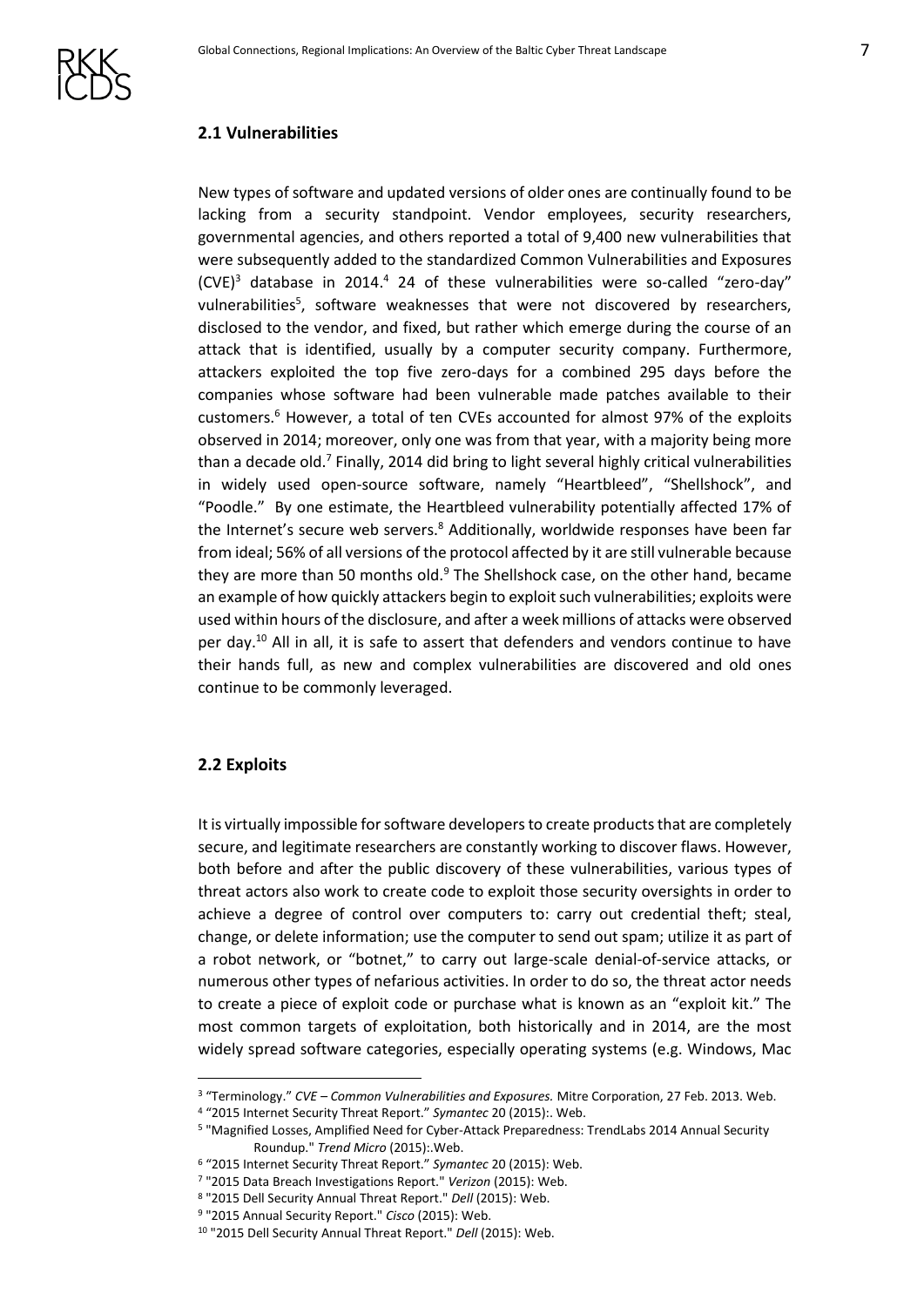OS, Linux), web browsers (e.g. Internet Explorer, Mozilla Firefox, Google Chrome), third-party plugins (Adobe Flash Player, Oracle Java, Microsoft Silverlight), and document processors (Adobe Reader, Microsoft Word).<sup>11</sup> Specific exploit kits that leverage both recent and older vulnerabilities are perhaps the most serious threat, as these kits often contain code to take advantage of multiple types of software.

The year 2014 saw a major shift in the cyber threat landscape with regard to exploit kits, with the late 2013 takedown of the actor(s) behind the "Blackhole" exploit kit which was previously responsible for roughly 20% of exploit kit usage in 2013 and 40% in 2012.<sup>12</sup> This led to a significant decrease in overall kit detection in the early months of 2014<sup>13</sup>, but numbers soon picked up with the attacker community shifting increasingly to the Angler, Nuclear, Sweet Orange, and Goon kits.<sup>14</sup> The Angler kit, with its use of Flash, Java, Microsoft Internet Explorer, and Silverlight vulnerabilities, accounts for 60% of kit usage.<sup>15</sup> It has been particularly highlighted as the most effective and sophisticated exploit kit, and has achieved a reported 40% compromise rate in 2015.<sup>16</sup> With regard to the type of software that is being exploited, there have also been recent trends that are worth highlighting. For one, the quantity of Java exploits has decreased markedly according to a variety of security reports, while those for Silverlight have seen a dramatic upturn.<sup>17</sup> Furthermore, the number of vulnerabilities found in Adobe Flash Player (and the associated development of exploits and inclusion into exploit kits) has more than doubled<sup>18</sup>. Finally, 2014 and 2015 have also featured an increasing amount of demonstrated exploits of software that are used in products such as cars<sup>19</sup>, medical devices<sup>20</sup>, and, perhaps most controversially, in planes. $^{21}$  Finally, there is an established consensus among security firms that patches for vulnerabilities are taking longer to roll out, while threat actors are conversely gaining speed in terms of the time it takes them to create and independently use an exploit as well as incorporate it into exploit kits.

#### <span id="page-7-0"></span>**2.3 Malware**

1

The software vulnerabilities and the code needed to exploit those flaws lead to perhaps the most crucial piece of the threat landscape puzzle: malware. There are various types of malware, including but not limited to viruses, Trojans, worms, bots, adware, rootkits, and spyware. These different categories also have considerable

<sup>11</sup> "Microsoft Security Intelligence Report." *Microsoft* 18 (2015): Web.

<sup>12</sup> "2015 Internet Security Threat Report." *Symantec* 20 (2015): Web.

<sup>13</sup> "2015 Annual Security Report." *Cisco* (2015): Web.

<sup>14</sup> "2015 Annual Security Report." *Cisco* (2015): Web.

<sup>15</sup> "2015 Dell Security Annual Threat Report." *Dell* (2015): Web.

<sup>16</sup> "2015 Midyear Security Report." *Cisco* (2015): Web.

<sup>17</sup> "Microsoft Security Intelligence Report." *Microsoft* 18 (2015): Web.

<sup>18</sup> "2015 Midyear Security Report." *Cisco* (2015): Web.

<sup>19</sup> Menn, Joseph. "Security Experts Hack into Moving Car and Seize Control." *Markets*. Reuters, 21 July 2015. Web.

<sup>&</sup>lt;sup>20</sup> Welch, Ashley. "U.S. Officials Warn Medical Devices Are Vulnerable to Hacking." CBS News, 4 Aug. 2015. Web.

<sup>21</sup> Zetter, Kim. "Is It Possible for Passengers To Hack Commercial Aircraft?" *Security*. Wired Magazine, 26 May 2015. Web.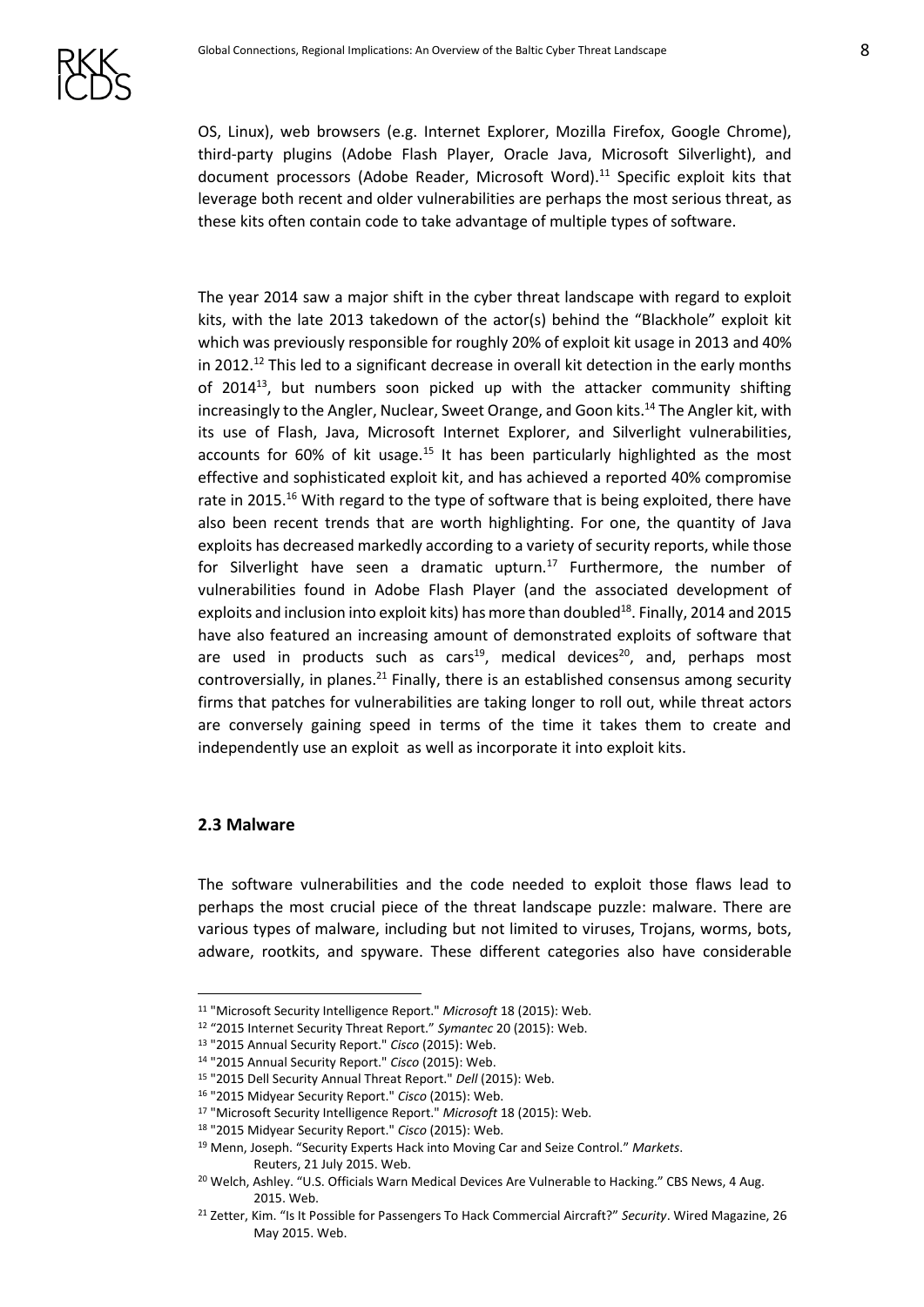

internal variety in terms of complexity and functionality. Exploit code is not malicious by definition. For example, exploits are used as part of the Metasploit framework to test the security of software products.<sup>22</sup> However, much of the time malware will include exploit code as part of its broader code base in order to enable the implementation of various different malicious activities, such as logging keystrokes or sending out spam messages. Furthermore, exploitation is often the step that precedes malware infection, as it enables malware to be downloaded onto a victim's computer—often without the user's permission or knowledge. The way that malware is downloaded onto the machine depends on the type of vulnerability that is exploited, such as whether a Java flaw is used to remotely execute controls to download it or whether an exploit requires privilege escalation on the system to do so manually by the attacker. Regardless, there is a continuing consensus among the cyber security community that the quantity and sophistication of malware is steadily increasing yearover-year. In other words, the cyber threat landscape continues to become more complex and dynamic, thereby requiring constant attention.

There are several trends in the world of malware that are significantly changing the cyber threat environment. First and foremost, the quantity of malware is increasing as the financial benefits of cybercrime continue to grow. According to one estimate, a total of 317,000,000 new pieces of malware created in 2014 (compared to 253,000,000 in 2013<sup>23</sup>), which translates into nearly one million new pieces per day.<sup>24</sup> This rather large number is partially due to the increasing ability of malware writers to produce small, automated changes in their code with every infection in order to avoid antivirus signatures, but it is astounding nonetheless. One particular category of malware that has been prodigiously increasing in the last years is ransomware, which either holds, or pretends to hold, a computer's data for ransom by encrypting it and charging money for the key that is necessary to decrypt it.<sup>25</sup> Ransomware has even become a serious threat for mobile devices as well.<sup>26</sup> One industry player reported  $8,800,000$ ransomware cases in 2014, up 113% from 2013 and constituting 24,000 attacks per day.<sup>27</sup> Furthermore, ransomware's rise to prominence reflects some wider developments in the malware world, specifically with the use of the Tor network as well as more sophisticated encryption for command-and-control communications.<sup>28</sup> Malware strands are also increasingly adapting to the techniques of security researchers, such as the use of virtual environments to analyze them. In fact, estimates indicate that 28% of malware is now "virtual sandbox aware"<sup>29</sup> and 30% use custom encryption to hide communication of stolen data.<sup>30</sup> Additionally, computers infected with malware continue to be able to be remotely controlled as parts of increasingly stealthy and sophisticated botnets; according to one estimate, such networks

<sup>22</sup> "M-Trends 2015: A View from the Front Lines." *Mandiant* (2015): Web.

<sup>23</sup>"2015 Internet Security Threat Report." *Symantec* 20 (2015): Web.

<sup>&</sup>lt;sup>24</sup> Marinos, Louis. "ENISA Threat Landscape 2014: Overview of Current and Emerging Cyber-threats." *European Network and Information Security Agency* (2014): Web.

<sup>25</sup> "2015 Midyear Security Report." *Cisco* (2015): Web.

<sup>&</sup>lt;sup>26</sup> Marinos, Louis. "ENISA Threat Landscape 2014: Overview of Current and Emerging Cyber-threats." *European Network and Information Security Agency* (2014): Web.

<sup>27</sup> "2015 Internet Security Threat Report." *Symantec* 20 (2015): Web.

<sup>28</sup> "2015 Midyear Security Report." *Cisco* (2015): Web.

<sup>29</sup> "2015 Internet Security Threat Report." *Symantec* 20 (2015): Web.

<sup>&</sup>lt;sup>30</sup> Marinos, Louis. "ENISA Threat Landscape 2014: Overview of Current and Emerging Cyber-threats." *European Network and Information Security Agency* (2014): Web.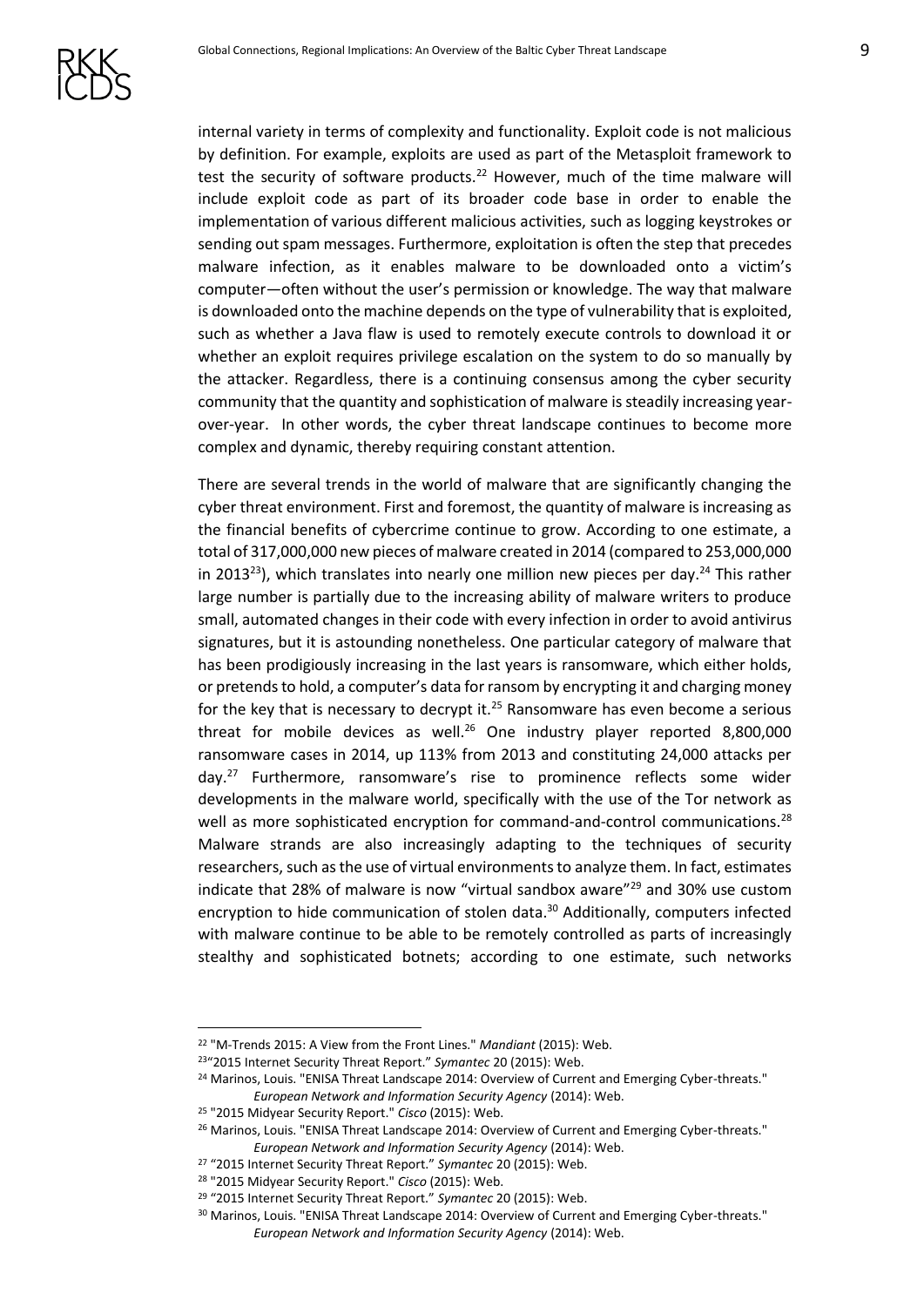constitute 34% of attacks.<sup>31</sup> However, there has also been good news for the threat landscape in 2014, with the GameOver Zeus<sup>32</sup>, ZeroAccess<sup>33</sup>, and Ramnit<sup>34</sup> botnet takedowns contributing to a significant reduction in the reported number of infected computers worldwide in 2014, from 3,500,000 to 2,300,000.<sup>35</sup> These statistics and trends form part of what computer security experts refer to as the "arms race"36 between security providers and threat actors. This arms race primarily shows signs up speeding up rather than slowing down, with plenty of victories and defeats for both sides.

#### <span id="page-9-0"></span>**2.4 Connected Threat Elements**

The brief overview of the cyber threat landscape presented above has focused on statistics and trends regarding vulnerabilities, exploits, and malware. However, there are numerous other elements of the environment which merit consideration in order to attain a fuller picture of the global state of affairs. These include delivery mechanisms such as spam and websites, techniques of exploitation such as social engineering that don't require vulnerabilities, as well as a consideration of the threat actors that are behind the means and methods of compromise. However, an overview of these complementary elements as they relate to Baltic cyber security will also emerge from the following two sections.

<u>.</u>

<sup>31</sup> Marinos, Louis. "ENISA Threat Landscape 2014: Overview of Current and Emerging Cyber-threats." *European Network and Information Security Agency* (2014): Web.

<sup>32</sup> "Global Threat Intel Report 2014." *Crowdstrike* (2015): Web.

<sup>33</sup> Marinos, Louis. "ENISA Threat Landscape 2014: Overview of Current and Emerging Cyber-threats." *European Network and Information Security Agency* (2014): Web.

<sup>34</sup> "Microsoft Security Intelligence Report." *Microsoft* 18 (2015): Web.

<sup>&</sup>lt;sup>35</sup> Marinos, Louis. "ENISA Threat Landscape 2014: Overview of Current and Emerging Cyber-threats." *European Network and Information Security Agency* (2014): Web.

<sup>36</sup> "M-Trends 2015: A View from the Front Lines." *Mandiant* (2015): Web.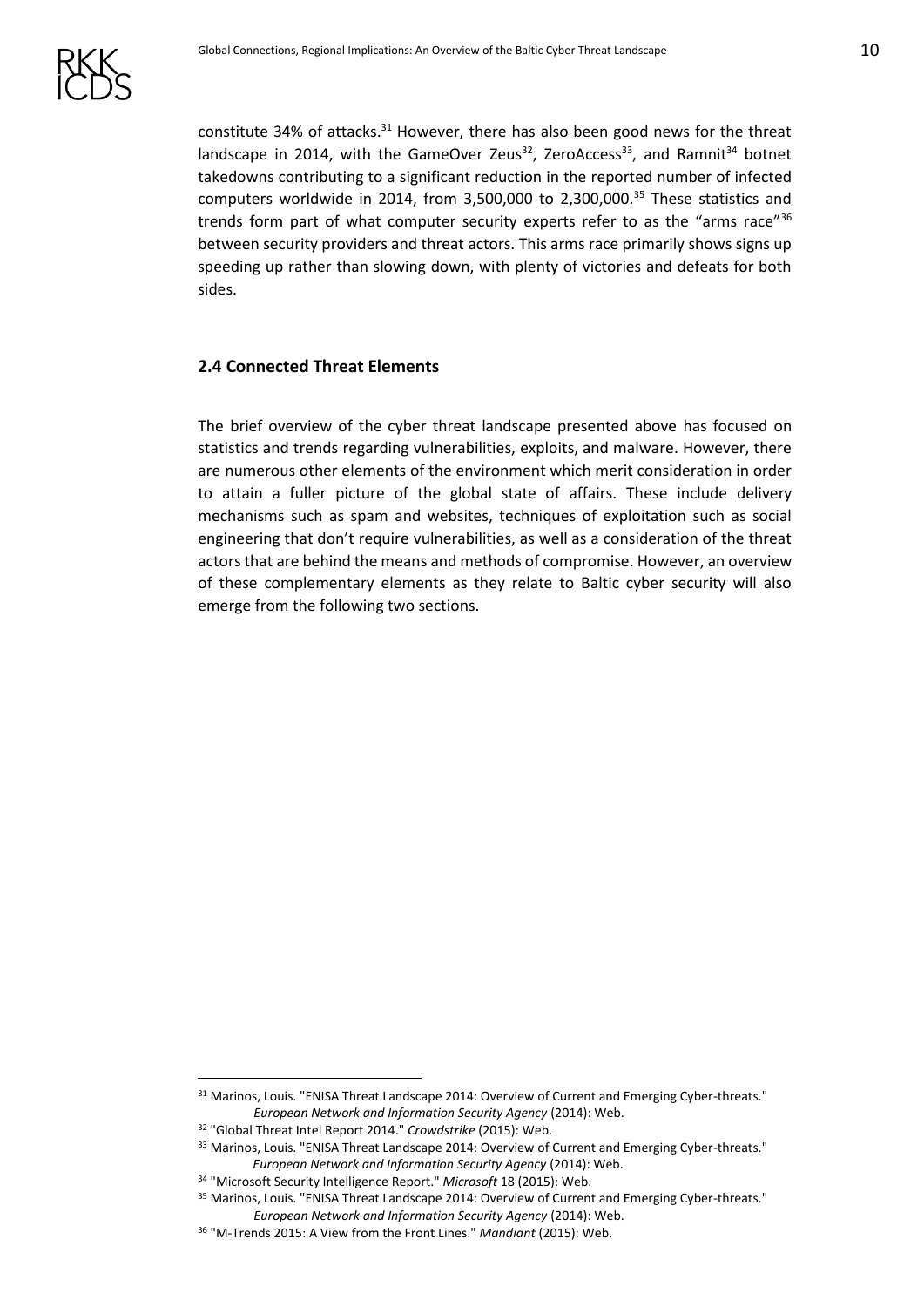

# <span id="page-10-0"></span>**3. Baltic Cyber Threat Environment**

The global cyber threat environment considerably affects the cyber security of the Baltic States of Estonia, Latvia, and Lithuania. For example, the vulnerabilities found in the software of operating systems, document processors, and web browsers constitute hazards to Estonian users, companies, and governmental agencies as well because of their usage of these programs. Furthermore, web-based attacks and phishing attempts also threaten users in the Baltic States since the global infrastructure of the Internet allows them to connect or be redirected to compromised or fake websites. However, in addition to global threats, individuals and organizations in the Baltics also face more local and targeted threats as well. These include specialized phishing campaigns, targeted intrusion attempts against state institutions, and denial-of-service attacks, among others. The following section will elaborate on the available information regarding national threat landscapes and analyze the degree to which they connect or overlap with each other.

## <span id="page-10-1"></span>**3.1 Estonia<sup>37</sup>**

1

The most relevant source of information regarding the state of cyber security in Estonia comes from the Estonian Information Systems Authority's (EISA) annual report, which has been published since 2012 and has consistently advanced in terms of detail, depth, and utility. As the agency responsible for handling security incidents in Estonia's top-level domain (.ee), EISA has the most comprehensive and authoritative view of the changing national threat landscape<sup>38</sup>.

In 2014, EISA reported a similar number of incidents as the year before (1,151 in 2014, 1,164 in 2013), but the severity of incidents increased considerably. The number of security incidents reported by state institutions nearly quadrupled (from 135 in 2013 to 436 in 2014), partially as a result of new reporting requirements that came into force in 2014. EISA noted several features of the global cyber threat environment that strongly affected Estonia as well, namely the Heartbleed and Shellshock vulnerabilities, the appearance of ransomware, and campaigns connected to global events. The Heartbleed vulnerability, whose exploitation is impossible to detect after-the-fact, reportedly affected 5% of servers in Estonia, which included approximately 100 vulnerable servers on the government network. Additionally, the dreaded Cryptolocker and other ransomware strands were encountered in Estonia as well in 2014. These posed a particular danger to institutional hard drives that processed sensitive or personal data and that were not regularly backed up. Finally, EISA also drew attention to the fact that security incidents increasingly involved malware that behaved less maliciously in a virtual environment, mirroring the worldwide trend of sandbox-aware malware development mentioned above.

<sup>37</sup> "2014 Annual Report Cyber Security Branch Of the Estonian Information System Authority." *Estonian Information System Authority* (2015): Web.

<sup>38</sup> "2014 Annual Report Cyber Security Branch Of the Estonian Information System Authority." *Estonian Information System Authority* (2015): Web.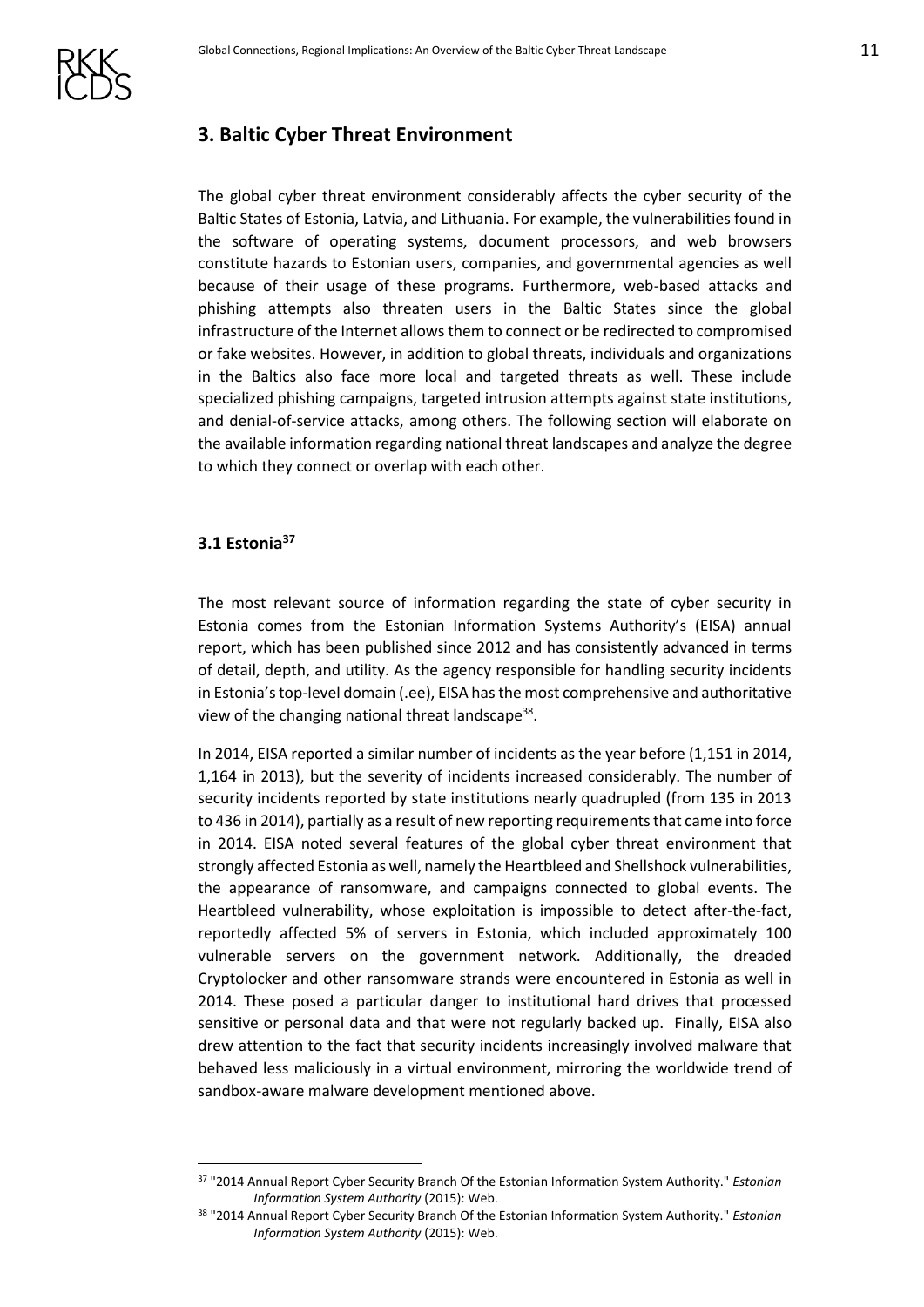The cyber threat environment in Estonia, however, also included various distinctive elements connected specifically to its domain. First, the number of denial-of-service attacks on organizations in Estonia increased considerably (13 in 2013, 22 in 2014) and the quantity of defacements of websites also rose (240 in 2013, 295 in 2014). EISA also reported a leap in the quality of Estonian-language usage in phishing campaigns, meaning that the complexity of Estonian grammar and syntax is no longer a high enough barrier to prevent the effectiveness of this category of cyber threat. Finally, EISA also drew specific attention to the spread of malware by web-based attacks. According to the EISA assessment, a large proportion of websites use common software such as Wordpress or Joomla during initial setup and owners then don't continue to download necessary security updates in the months and years that follow. This leaves them open to defacement while also allowing for the possibility of compromising them to spread malware to site visitors. This proved to be the case with high-profile cases such as the nationwide transportation provider Elron as well as lesspublicized incidents. To make matters worse, the complexity of the malware found on compromised websites has also shown signs of advancement, such as by using the IP address range of connections to infect users with slightly different malware strands that depended on their location.

#### <span id="page-11-0"></span>**3.2 Latvia<sup>39</sup>**

1

An overview of the state of cyber security in Latvia in 2014 reveals both similarities and differences with Estonia and Lithuania. The primary Latvian body responsible for supporting governmental and private institutions in the field of information security, CERT-LV, outlines the key issues faced by the country in its 2014 report. During the reporting period, CERT-LV processed 3,034 high-priority and 487,055 low-priority incidents, compared to 4,964 and 247,815 in 2013, respectively. Like Estonia, CERT-LV also mentioned the relatively new scourge of ransomware, which first began appearing in November 2014 in the form of a strain called "CTB Locker." Latvia was also severely affected by Heartbleed, which left at least 1,300 Latvian websites in a vulnerable and exposed condition. Furthermore, Latvian citizens' computers were also infected via common Adobe and Java as well as other web browser vulnerabilities. However, unlike the Estonian report, the Latvian document specifically mentions malware known as "banking Trojans" that infect users with the intention of stealing their online banking credentials. Hundreds of computers were affected by this threat, with an unknown Latvian grouping carrying out at least three related attack campaigns during the reporting period. Finally, Latvia was also significantly affected by an e-mail phishing campaign which involved sending spam to a user's entire contact list about the sender being in trouble abroad and needing financial transfers for travel assistance. All in all, clearly there are global cyber threats that were also prevalent in Latvia, but there are also homegrown threats that attempt to subvert Latvian users' Internet usage for financial gain.

<sup>39</sup> "Publiskais Pārskats Par CERT.LV Uzdevumu Izpildi 2014.Gadā." (n.d.): n. pag. Latvijas Universitātes Mātematikas Un Informatikās Instituts; CERT-LV; Aiszardzibas Ministrija, 2014. Web.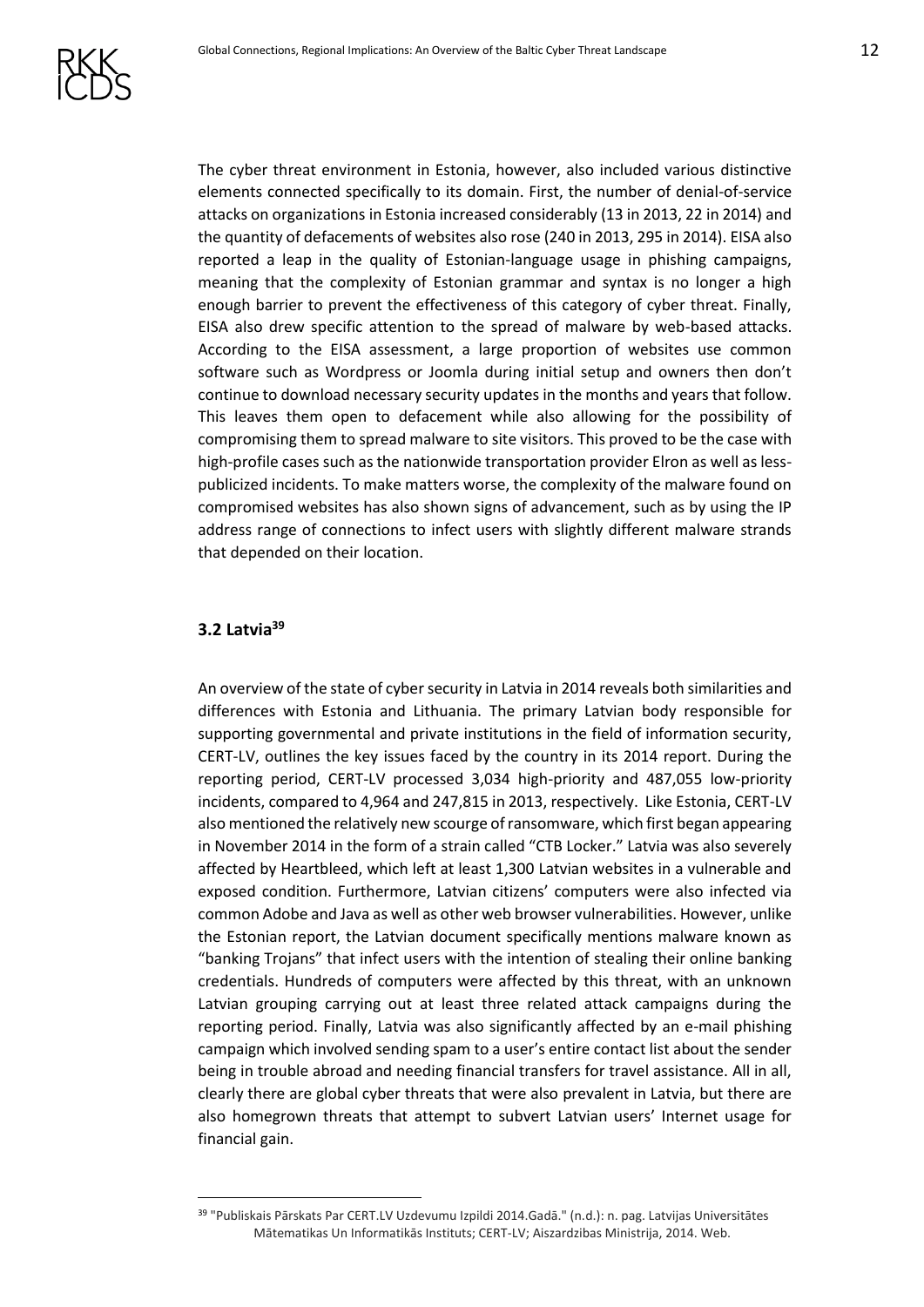#### <span id="page-12-0"></span>**3.3 Lithuania<sup>40</sup>**

The Communications Regulatory Authority (CRA) of Lithuania is the institution that includes the country's national CERT and that is responsible for the network and information security of Lithuania's cyberspace. CRA provides an annual report of its activities to the Lithuanian government as well as to the public. While it does not go into great detail, this report, is the most accessible and authoritative English-language source of information on the cyber threat landscape in Lithuania.

The number of incident reports that CERT-LT receives on a yearly basis is dramatically higher than Estonia, and has been growing significantly in the last years alone. In 2014, the number of reported incidents totaled 36,136, which is a 43% increase from the 25,337 that were reported in 2013. According to CERT-LT, 11,376 of these, or 315 of the total, are ascribed to malicious software whose primary purpose was to take control of a computer in order to include in it a botnet. CERT-LT also investigated 165 denial-of-service attacks (representing a 27% increase over 2013), most of which were conducted with automated means using botnet resources. CERT-LT also analyzed 4,853 cases of information system compromise (compared to 10,924 in 2013), most of which were also ascribed to botnets attacking poorly secured websites. Finally, CERT-LT reported 13, 827 cases of "security gaps."

The information presented by CRA and its component organization, CERT-LT, does not lend itself to a detailed analysis of the difference between the national and global cyber threat environment. It is clear, however, that several overarching problems connect the two. The worldwide scourge of botnets is clearly a high priority for Lithuania, with CERT-LT even providing tools on its website to combat them. For CERT-LT, botnets also constitute the foundation for a significant proportion of the other cyber threats that it has identified. Web-based attacks, specifically related to unpatched websites, also constitute a significant characteristic of the Lithuania cyber threat landscape, just as they do on a global level. Given the specific focus on botnets in the Lithuanian report, however, it appears that this aspect of the environment in Lithuania is relatively more problematic than it is in the world as a whole.

<sup>40</sup> Lithuania. Communications and Regulatory Authority. *Annual Report 2014*. 2015. Print.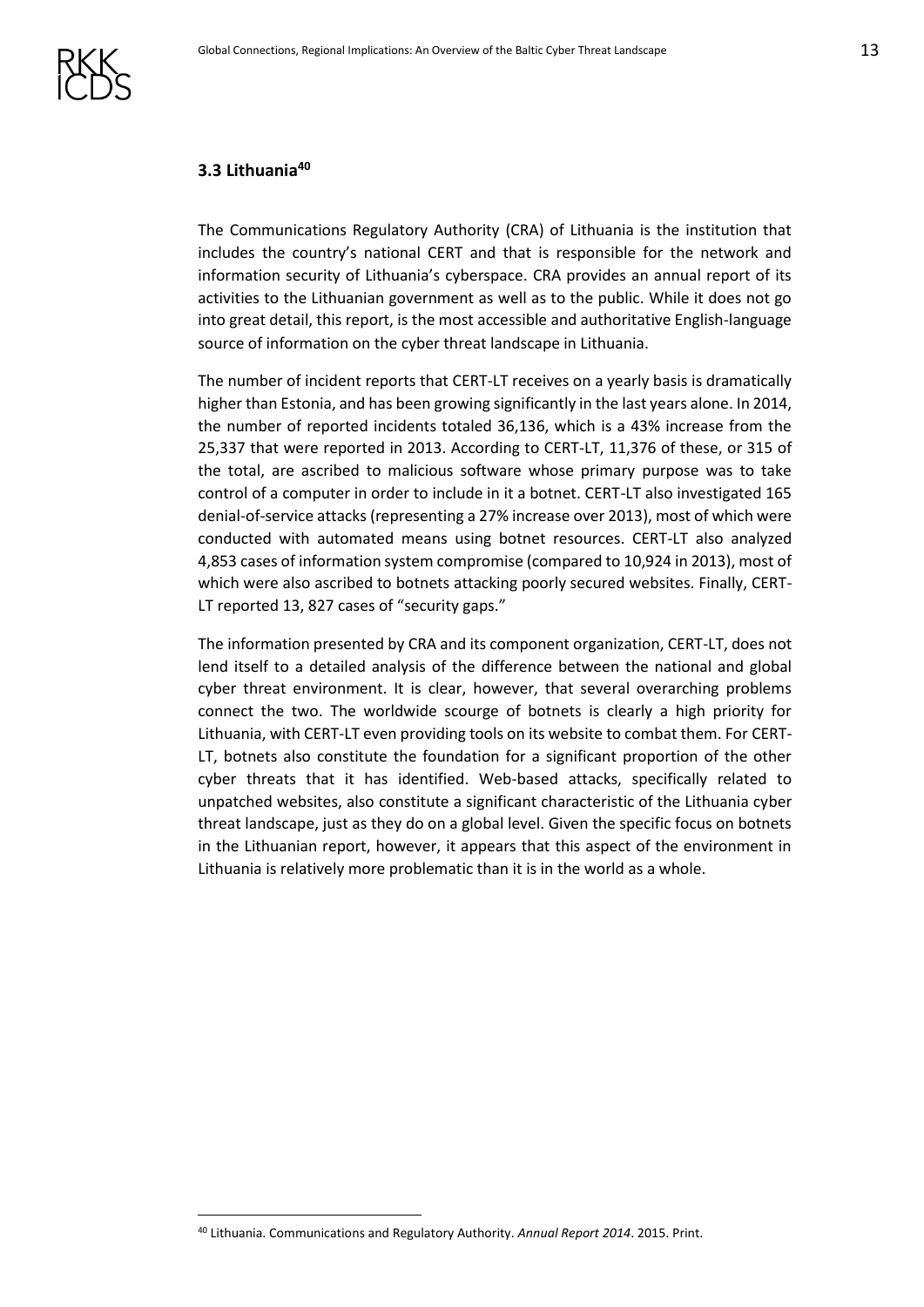

## <span id="page-13-0"></span>**4. Russian Cyber Espionage**

While the previous sections have dealt with a variety of different aspects of the global and regional cyber threat landscapes, they have focused on the generally more pedestrian varieties of malware that are primarily used by cybercriminals and other types of malicious actors. However, an understanding of the nature of the Baltic cyber threat environment would not be complete without a consideration of the much more sophisticated and determined campaigns of presumably nation-state sponsored groups known as "advanced, persistent threats" (APTs). These actors and the malware they deploy are of the greatest significance to the foreign relations and security policies of the Baltic States and deserve special consideration. Furthermore, while there have been cases of cyber threats emanating allegedly from actors based in China and Iran, this section of the report will focus on the much more overwhelming quantity of threats that are connected to the actor that each of the Baltic States considers to be the primary threat to their national security – Russia.

The campaigns that Russian APT groups launch are characterized by a focus on stealing information that is relevant for political and strategic decision-making by a state actor, rather than information that can be used for economic gain (such as intellectual property or banking credentials). Generally, these operations are multi-year in duration, characterized by a formal malware development environment, constitute activities that require immense human and financial resources, and are presumably wildly successful in terms of compromises and information stolen. The targets include government ministries, militaries, political think tanks, advanced research institutes, energy companies, and even individual politicians, activists, and journalists in NATO and EU countries as well as in the former Soviet space more generally. Overall, the campaigns are characterized by some combination of the following qualities that can be used for attribution: they target organizations that are directly relevant to Russian strategic interests; they contain Russian-language preference in coding and communications; compilation times of malware variants are almost exclusively during workdays between 8 a.m. and 6 p.m. in the Moscow time zone, and; overlaps in terms of encryption keys or command-and-control infrastructure that is registered in Russia or by Russians. This is the world of Russian cyber espionage, which casts a wide net but has a particularly identifiable focus on the former Soviet Union, including the Baltics.

While many of the following campaigns have been active since at least 2010, Russian cyber espionage has become even more prolific in the last several years. This is at least partially explained by the fact that the security situation in the Europe and the world has deteriorated significantly in the last two years due to the Russia-Ukraine conflict and the resulting tensions between Russia and the West. These frictions have clearly translated into increased cyber activity as well, with the Estonian Information Systems Authority stating publicly that "the number of incidents related to foreign special services has increased significantly" in 2014.<sup>41</sup> The Lithuanian Ministry of National Defence has also attributed a rise in Russian cyber espionage partially to the crisis in Ukraine even before the illegal occupation and annexation of Crimea.<sup>42</sup> Indeed, it

<sup>41</sup> "2014 Annual Report Cyber Security Branch Of the Estonian Information System Authority." *Estonian Information System Authority* (2015): Web.

<sup>42</sup> Lithuania. Ministry of National Defence. Second Investigation Department. *Assessment of Threats to National Security*. Vilnius: 2014. Print.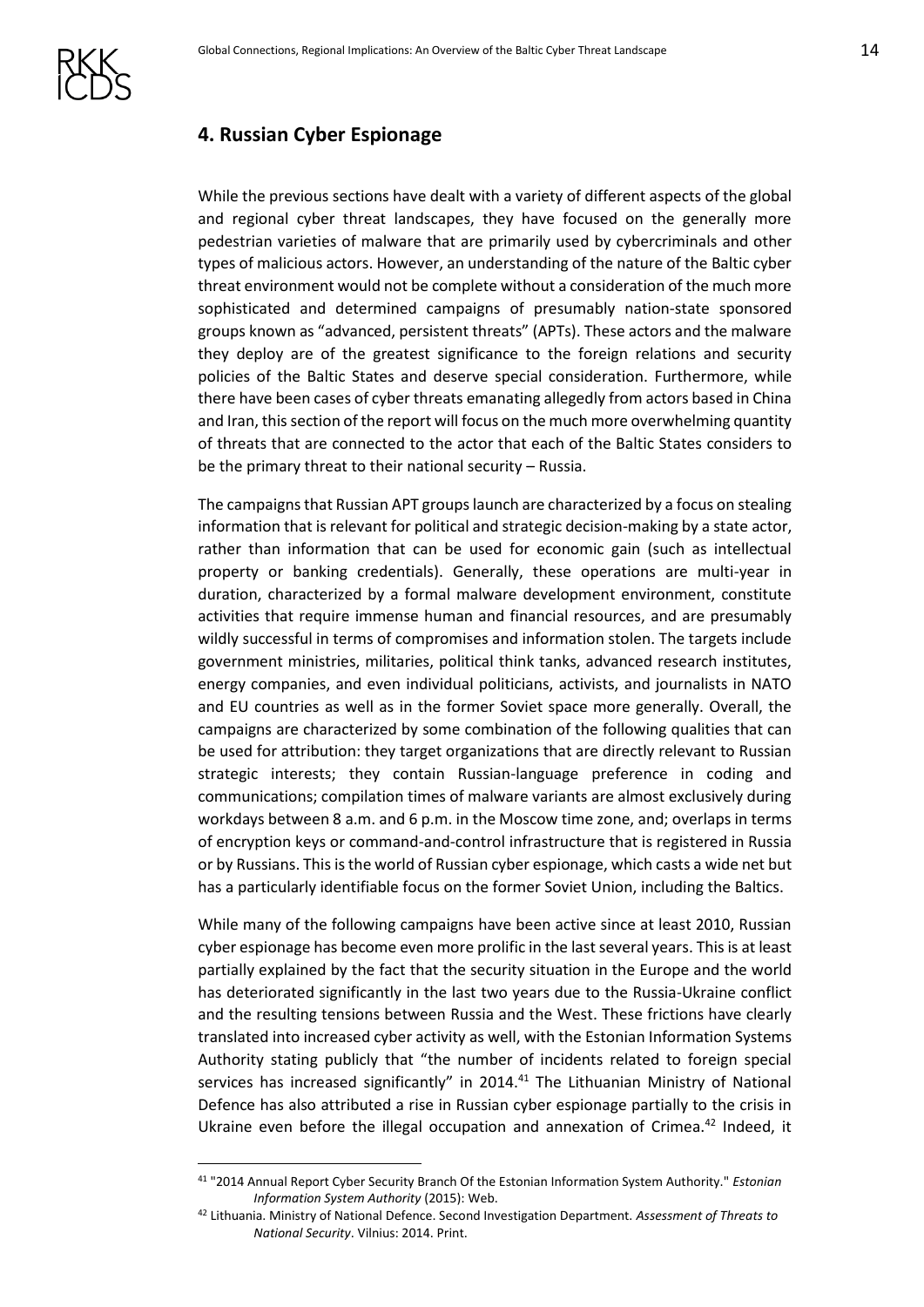

appears that the pace and effectiveness of Russian cyber operations has also led to a greater number of discoveries and analyses of their activities by computer security companies such as F-Secure, Kaspersky Labs, FireEye, GData, Symantec, and others. The following sections provide a brief overview of the largest and most notorious actors and campaigns.

## <span id="page-14-0"></span>**4.1 Snake<sup>43</sup> / Turla<sup>44</sup> / Uroburos<sup>45</sup>**

One major cyberespionage campaign was revealed in 2014, when the German information security firm GData published a research paper on an actor that they referred to as Uroburos. As is often the case, several other security companies were tracking or began to track the actor as well, leading to several high-profile follow-up publications by BAE Systems (who called it Snake) and Kaspersky Labs (whose designation was Turla). The latter asserts that hundreds of computers belonging to government, industry, and research institutes in at least 45 countries were compromised with Uroburos. According to BAE Systems' data, Lithuanian organizations were among the most targeted by this actor. For this reason, the APT actor is among the most strategically relevant aspects of the threat environment in the Baltics.

The actors behind Uroburos have created one of the most sophisticated cyber espionage tools that the public has ever seen, and they used it to breach the systems of high-profile targets around the world, with a special emphasis on the regions bordering Russia. The initial infection vectors that were used to compromise these organizations included spear-phishing e-mails with malicious attachments, and several types of watering hole attacks from compromised websites. The exploit code that was used also contained two zero-day vulnerabilities that enabled escalation of privileges on the target system and the ability to execute remote code. These initial breaches led to the victims unwittingly downloading the Trojan backdoor, which proceeded to communicate system information back to the actors over the Internet. If the target was deemed interesting, then additional malware based on target characteristics was delivered. The subsequent Uroburos toolkit itself contains rootkit capabilities, meaning that it establishes a very low-profile and deep foothold in the victim's machine. It contains two file libraries, and the main function of one is simply to open the other. This functionality made it difficult to discover and understand in its entirety. Furthermore, the malware is able to spread in a network, gain access to devices that are not connected to the Internet, and exfiltrate data using a peer-to-peer architecture. This setup also hinders the work of incident response teams, because it is difficult to identify and isolate all the infected nodes. Also, rather than registering domains and servers themselves, the actors behind Uroburos also compromised a number of each in order to use them for command-and-control and data exfiltration.

44 "The Epic Turla Operation: Solving Some of the Mysteries of Snake/Uroburos."

<sup>43</sup> "Snake Campaign: Cyber Espionage Toolkit." *BAE Systems Applied Intelligence* (2014): Web.

*Https://securelist.com/analysis/publications/65545/the-epic-turla-operation/*. Kaspersky Labs, 7 Aug. 2014. Web.

<sup>45</sup> "Uroborus: Highly Complex Espionage Software with Russian Roots." *G Data Security Labs* (2014): Web.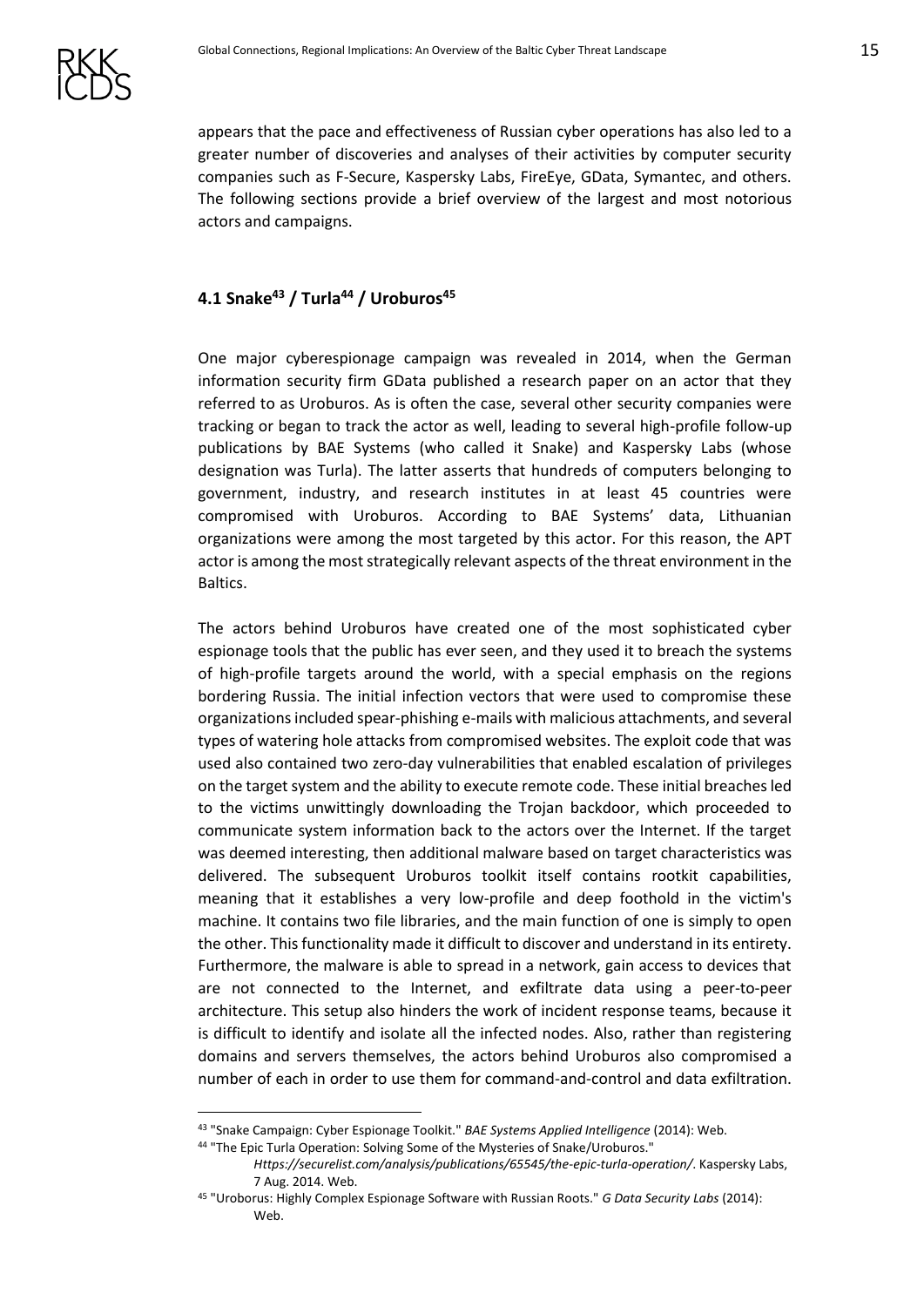The actors then used a network of proxies and VPNs to access those resources, thereby going to great lengths to retain anonymity.

Despite substantial skills and resources directed toward resisting analysis, there are still numerous pieces of evidence pointing to Russian origin in the Uroburos case. First, the command-and-control motherships set the language codepage to 1251, which is used for rendering Cyrillic characters. Second, the compilation code of the backdoor version sent to various victims set the language to Russian. Third, BAE systems analyzed the compilation times and days of the various variants, and found that almost all of them were created between Monday and Friday during working hours in Moscow time. Furthermore, the actor checked for the presence of a virus labeled Agent.BTZ, which had been used in a suspected high-profile Russian attack against the United States Department of Defense in 2008, and didn't infect computers where Agent.BTZ presence was detected. Finally, the choice of attachment names and targeted institutions also reflects Russian strategic interests. Altogether, there is considerable evidence in the public domain to indicate that this is a well-resourced and highly skilled operation that is conducted or at least sponsored and funded by the Russian Federation. Recent reports also indicate that the actors behind Uroburos are still active and advancing, with Kaspersky publishing new information about how the campaign is abusing satellite-based traffic to hide its own command-and-control communication<sup>46</sup>.

#### <span id="page-15-0"></span>**4.2 The Dukes<sup>47</sup>**

<u>.</u>

Since 2012, numerous computer security firms have been shedding light on an allegedly Russian cyber espionage campaign that utilizes a number of different Trojan backdoors and other types of malware to steal information and credentials from ministries, militaries, parliaments, and other governmental organizations around the world. This group, known as the Dukes, constitutes one of the most extensive and bold examples of Russian cyber espionage to date. One member of the Duke "family," CosmicDuke, had the dubious honor of being named in the annual report of the Estonian Internal Security Service as one of the advanced, persistent threats that successfully breached government systems and considerably affected Estonia's national security in 2014<sup>48</sup>. This disclosure, coupled with what is known about the targeting aims of the rest of the Dukes, makes this threat group an unavoidable and important element of the Baltic cyber threat landscape.

To date, security researchers have discovered nine distinct malware toolsets that are considered to be members of the Duke family: MiniDuke, CosmicDuke, CloudDuke, SeaDuke, OnionDuke, CozyDuke, HammerDuke, PinchDuke, and GeminiDuke. Most of them have been the subjects of extensive research papers in their own right and, while they may merit individual consideration, the format of this report does not allow it. Overall, there is a considerable variety among the Dukes in terms of objectives,

<sup>46</sup> Tanase, Stefan. "Satellite Turla: APT Command and Control in the Sky." *Securelist*. Kaspersky Labs, 9 Sept. 2015. Web.

<sup>47</sup> Lehtiö, Artturi. "The Dukes: 7 Years of Russian Cyber Espionage." *F-Secure Labs Threat Intelligence*  (2015): Web.

<sup>48</sup> Estonia. Estonian Internal Security Service. *Annual Review 2014*. By Harrys Puusepp: 2015. Print.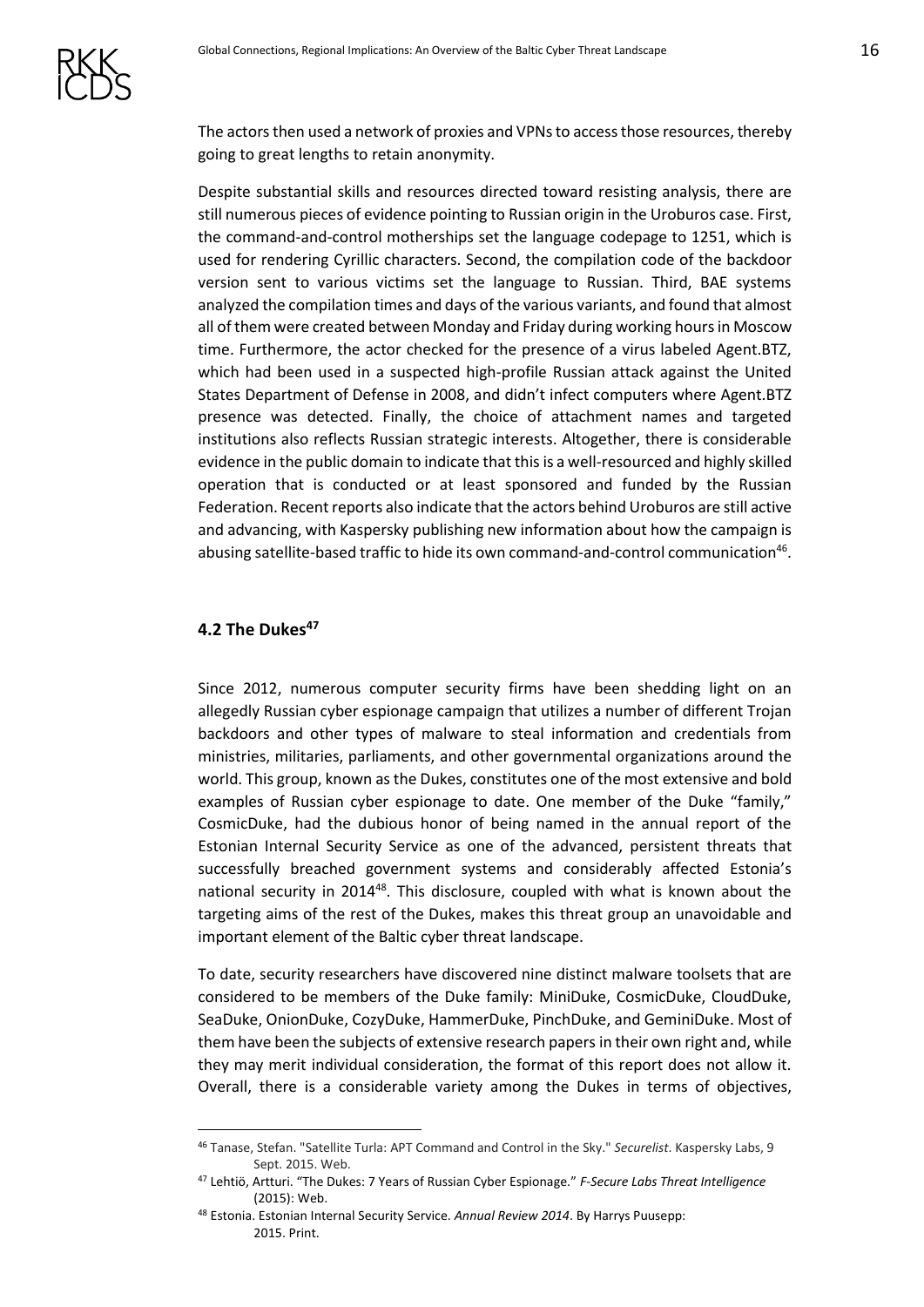

capabilities, and infrastructure. For example, members of the family such as CozyDuke are rather used for massive infection campaigns, while the more recently discovered SeaDuke is much more low-profile and difficult to discover. Most of the campaigns that have been ascribed to the Dukes have had spear-phishing e-mails as their infection vector, but there have also been cases where OnionDuke has been spread using a Tor exit node based in Russia and legitimate websites such as "diplomacy[dot]pl" have been compromised and used to spread CozyDuke. In terms of functionality, the Dukes are toolsets that mostly include first and second-stage Trojans, downloaders, droppers, infostealers, and keyloggers. Analogously, the command-and-control infrastructure is shared or overlapping in some cases and completely distinct in others. For example, CloudDuke is named after the use of cloud-based C2 infrastructure while HammerDuke (or Hammertoss as FireEye has named it) employs stealthy Twitterbased communication protocols with its operators. Furthermore, this group has also leveraged zero-day vulnerabilities such as one in Adobe Acrobat Reader in 2013 to achieve their aims. Finally, most of the members of the Dukes have relatively advanced encryption mechanisms in their communications and also employ anti-detection and anti-analysis elements such as obfuscation and anti-sandboxing.

Researchers at security companies such as F-Secure, Symantec, Kaspersky Labs, BitDefender, and others have been tracking the Duke family since 2013 They point to similarities in the malware strands' functionality, infection vectors, working hours (Monday-Friday Moscow time), command-and-control infrastructure, and (Russian) language patterns evident in coding, which serve as indications that either one actor is behind the family's operation or, at the very least, that the various actors are working together closely. The choice of high-profile strategic targets in NATO and EU countries, as well as the discovery in 2014 of a Tor exit node, further indicate that the malware has been deploy by a Russian group in support of Russia's strategic interests. Furthermore, the complexity and duration of the campaigns highlight the extensive amount of resources, both in terms of technical skill and hours worked, that has been necessary to conduct this level of espionage. The accrued evidence leads to the tentative conclusion that the most plausible theory of the group's identity is that it is either a state-sponsored Russian cybercriminal syndicate or even a branch of the Russian security services. The actors behind the Dukes, whoever they may be, are still very active. The most recent analysis detailing new aspects of two early versions and linking all members of the Dukes together over a seven-year period emerged only days before the publication of this report.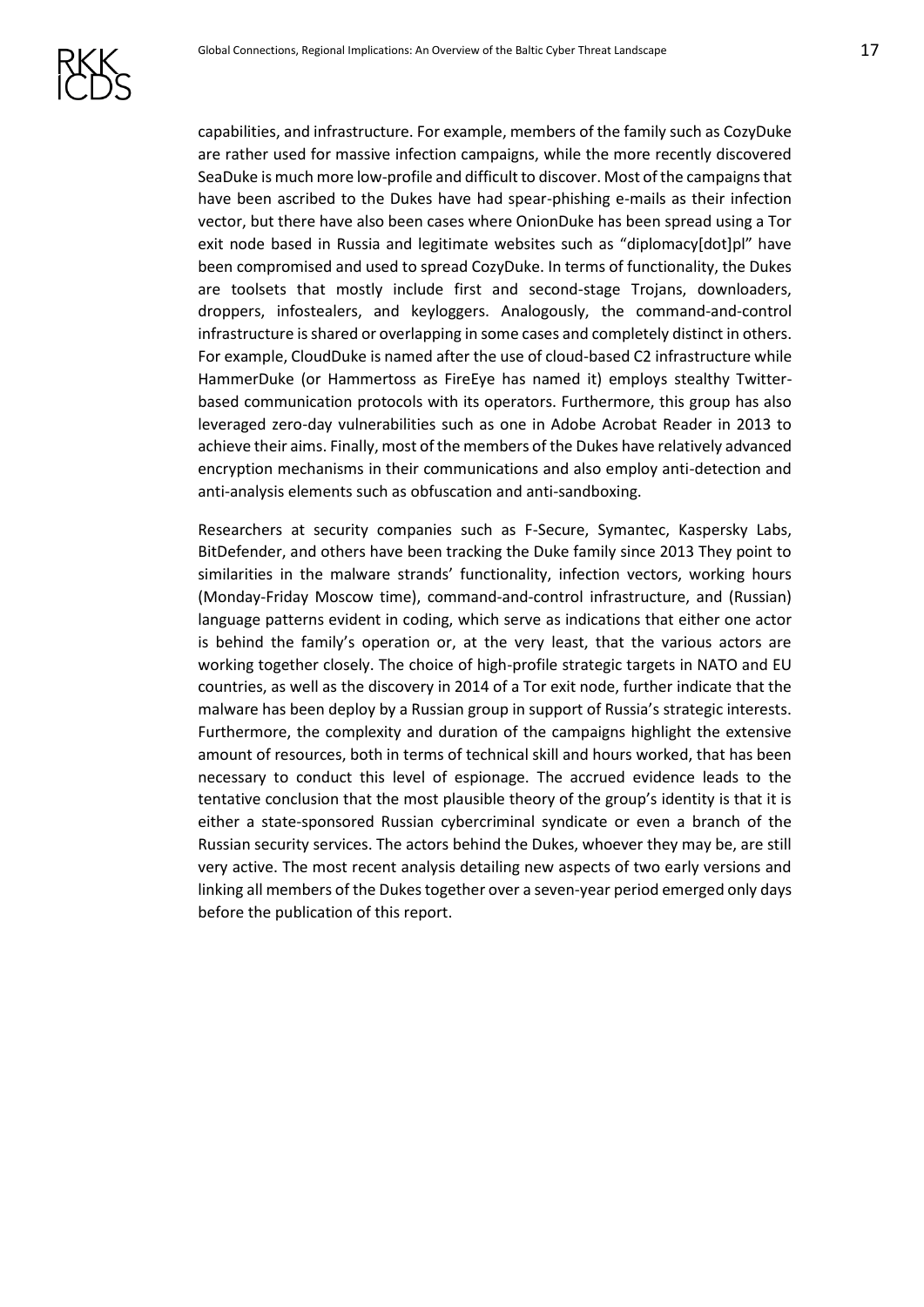

## <span id="page-17-0"></span>**4.3 APT 28<sup>49</sup> / Pawn Storm<sup>50</sup>**

2014 was a prominent year for discoveries of purportedly Russian cyber espionage campaigns. During the year, computer security firms FireEye and Trend Micro both published research papers detailing different but overlapping aspects of the operations of an actor that they refer to as APT 28 and Pawn Storm, respectively. As with many of the other cases of Russian cyber espionage, the targets of this group include, *inter alia*, governmental institutions in Eastern European countries, Euro-Atlantic security institutions such as NATO and the OSCE, and the ministries and militaries of Caucasus states. One particular domain that was used for phishing attempts by this threat actor attempted to use a military exercise called Baltic Host, which is conducted annually in the Baltics with the participation of the United States, as a compromised domain (baltichost [dot] org) to target involved individuals. This indicates that Baltic governments are targeted and means that the actor has taken its place in the Baltic cyber threat landscape.

The actors behind APT 28 and Pawn Storm utilize a variety of techniques, tools, and procedures to compromise their targets. The unifying factor behind the various campaigns that this actor has conducted appears to be the use of a Trojan called Sofacy, which acts as the backdoor that enables further infection with second-stage downloaders that eventually lead to a set of modular implants that FireEye refers to as Chopstick. These tools enable the entire range of espionage activities, from credential theft and keylogging to file exfiltration. As with other campaigns, this one employs malicious e-mail attachments that exploit known vulnerabilities to gain system access. It has also demonstrated that it possess "zero-day" vulnerabilities such as one Java weakness that it employed in 2015. However, this threat actor has displayed an advanced degree of social engineering and "next-level" phishing capability, which it uses both as initial infection mechanisms as well as for credential and data theft that does not involve infection. While APT 28 has shown that it is particularly adept at faking Outlook Web Access sites to harvest credentials and compromise accounts, it also regularly employs faked websites of security conferences and international organizations in order to do so as well. The actor has also been known for breaching several legitimate Polish websites, including that of a power exchange, which delivered Sofacy to addresses of a certain preconfigured IP address range. APT 28 has also added iOS and Linux targeting ability since it started its activities in 2007. Interestingly, neither company provides much detail regarding the commandand-control infrastructure employed by this group.

The two reports about APT 28 or Pawn Storm also provide different accounts of targets as well. Interestingly, while FireEye focuses on institutions such as ministries of defense and internal affairs, Trend Micro has continued to analyze the activities of Pawn Storm in relation to individuals. Using almost 12,000 unique credential phishing attempts, it has discovered that the group behind the malware tools and phishing attempts is also targeting quite a variety of media figures and activists in Russia and elsewhere, including the likes of Pussy Riot and journalists in various Russian media

<sup>49</sup> "APT28: A Window into Russia's Cyber Espionage Operations?" *FireEye* (2014): Web.

<sup>50</sup> Loucif Kharouni, Feike Hacquebord, Numaan Huq, Jim Gogolinski, Fernando

Merces, Alfred Remorin, and Douglas Otis. "Operation Pawn Storm: Using Decoys to Evade Detection." *Trend Micro Forward-Looking Threat Research Team* (2014): Web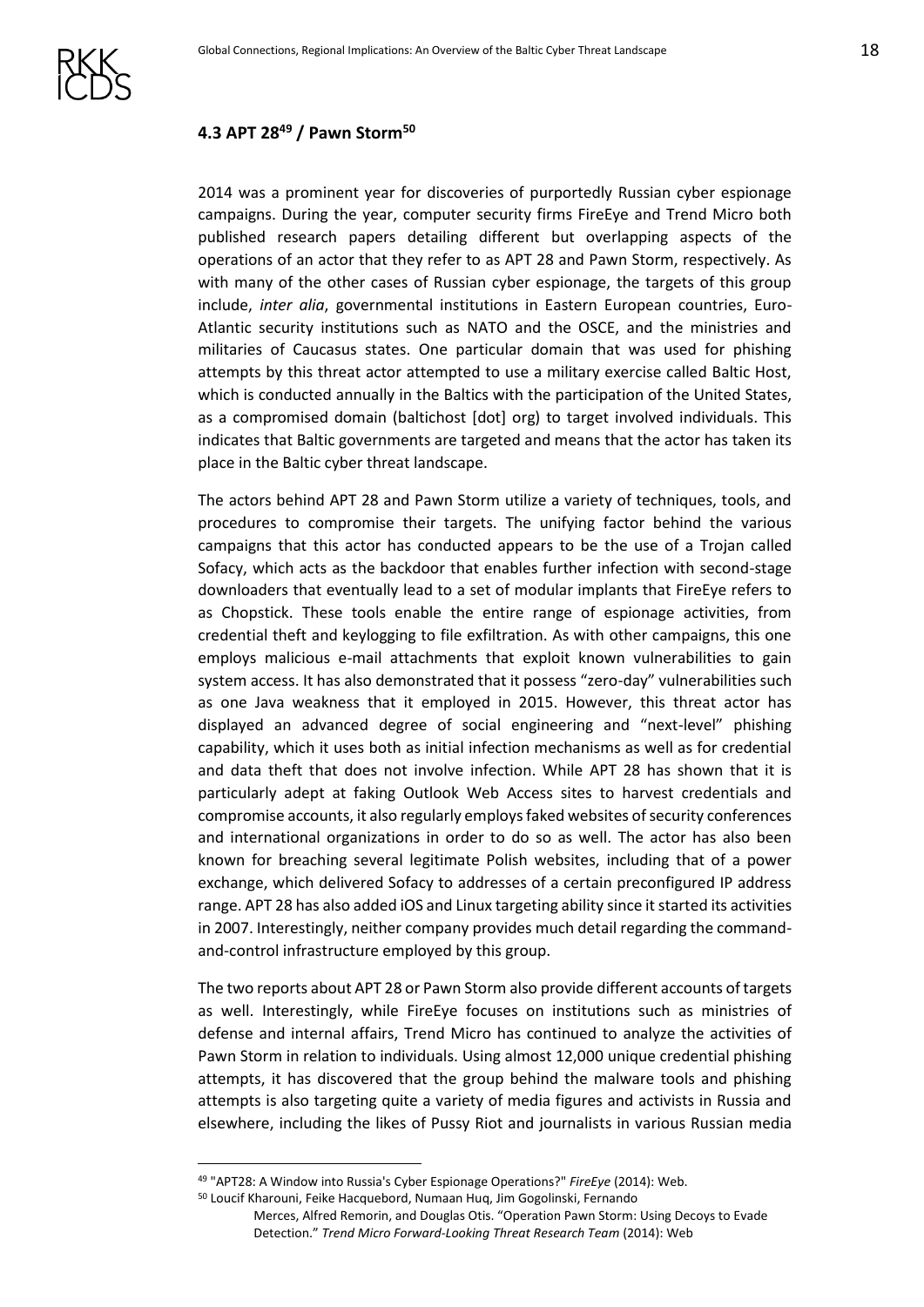outlets. This observation adds depth to the objectives of the group; clearly, it is interested in not just foreign military and diplomatic threats to the regime but also domestic dissidents and relatively independent media organizations. This type of intelligence is necessary if the consumer is worried about regime preservation.

As with the other cyber espionage operations, a variety of indicators point to the Russian origin of the actors behind the technology. Of course, the choice of targets, including domestic ones, provides one line of reasoning. The targeting preferences are once again supported by Russian language usage in code compilation as well. FireEye also analyzed the compilation dates and times and, predictably enough, they lined up almost perfectly with weekday working hours in the Moscow time zone. Finally, Trend Micro has identified a substantial rise in the targeting of Ukrainian elites since the start of the Russian invasion. The actor has continued to operate since 2007 and is seemingly unhindered by publications about its activities by security companies, with Trend Micro uncovering its use of a Java zero-day in July 2015.<sup>51</sup>

## <span id="page-18-0"></span>**4.4 Red October<sup>52</sup> / Cloud Atlas<sup>53</sup>**

1

In October 2012, a particularly hot month, security specialists from Kaspersky Labs launched an investigation into a series of cyber attacks against various types of governmental institutions primarily in Eastern Europe and the former USSR. They uncovered a unique and sophisticated cyber espionage network that had been active since 2007 and was in operation at the time they published their research. Embassies of unnamed countries in Latvia and Lithuania were among the publicly identified organizations that had been breached by these actors, marking Red October as one of the most dangerous aspects of the Baltic cyber threat landscape.

The actors behind Red October used spear phishing emails that contained a malicious attachment to their targets to achieve an initial foothold in their target systems. The document contained code that exploited vulnerabilities in Microsoft Word and Excel programs to launch a custom Trojan on victim workstations. The dropper then established command-and-control communications with various servers and websites in order to provide system information and load further spying software if the target was deemed interesting. Kaspersky identified 30 modules containing approximately 1,000 different files that were used to analyze the victim's system, identify files of interest, and pack, encrypt, and exfiltrate troves of confidential information via the Internet.

The modules consisted of two different types of malware, differentiated by whether they worked only in online mode and stayed purely in system memory or whether they also saved files to disk. There were also specific modules that were capable of compromising mobile devices as well as network equipment. Additionally, there was

<sup>51</sup> "Operation Pawn Storm: Fast Facts and the Latest Developments." *Security News*. Trend Micro, 18 Aug. 2015. Web.

<sup>52</sup> ""Red October" Diplomatic Cyber Attacks Investigation." *SecureList*. Kaspersky Global Research and Analysis Team, 14 Jan. 2013. Web.

<sup>53</sup> "Cloud Atlas: RedOctober APT Is Back in Style." *SecureList*. Kaspersky Global Research and Analysis Team, 10 Dec. 2014. Web.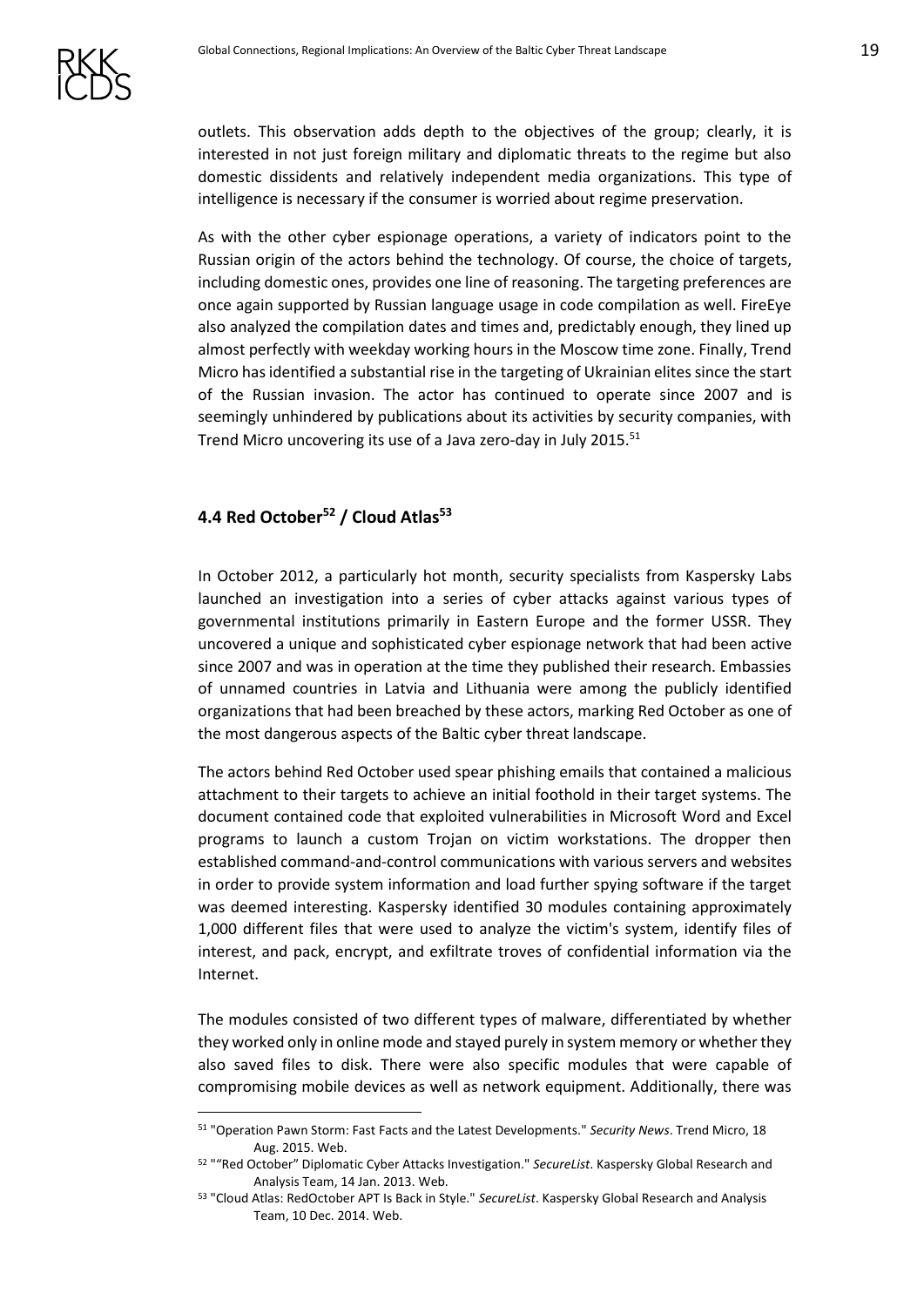

one particularly noteworthy module that introduced an almost foolproof way to get back into the system if the actor was caught and expelled. The command-and-control infrastructure was also quite advanced, consisting of a variety of websites hosted on numerous levels of compromised servers based primarily in Germany and Russia that served as proxies ensuring the anonymity of the actors behind the campaign.

The actors behind the Red October threat also attempted to avoid attribution by using exploit code that had been developed and used outside of their campaign. However, Kaspersky identified numerous artifacts in the kit that pointed to Russian-speaking authors. Additionally, the location of the C2 infrastructure (in the case of servers) and registering parties (in the case of domains) constitutes evidence pointing to Russian actors. The sophistication and timeframe of the campaign indicates substantial resources, both human and financial, were at the actors' disposal. Finally, the choice of targets betrays no cybercrime attempts for monetary gain and almost completely matches the strategic interests of the Russian Federation. Evidence points to Russian state-sponsored cyber espionage in this case.

Interestingly, after initial public identification, the actors behind Red October went quiet for nearly two years. However, Kaspersky reports that they re-emerged at the end of 2014 with new methods that included cloud-based C2 infrastructure. The new designation for the APT actor is Cloud Atlas, and the actor is still believed to be active at the time of publication.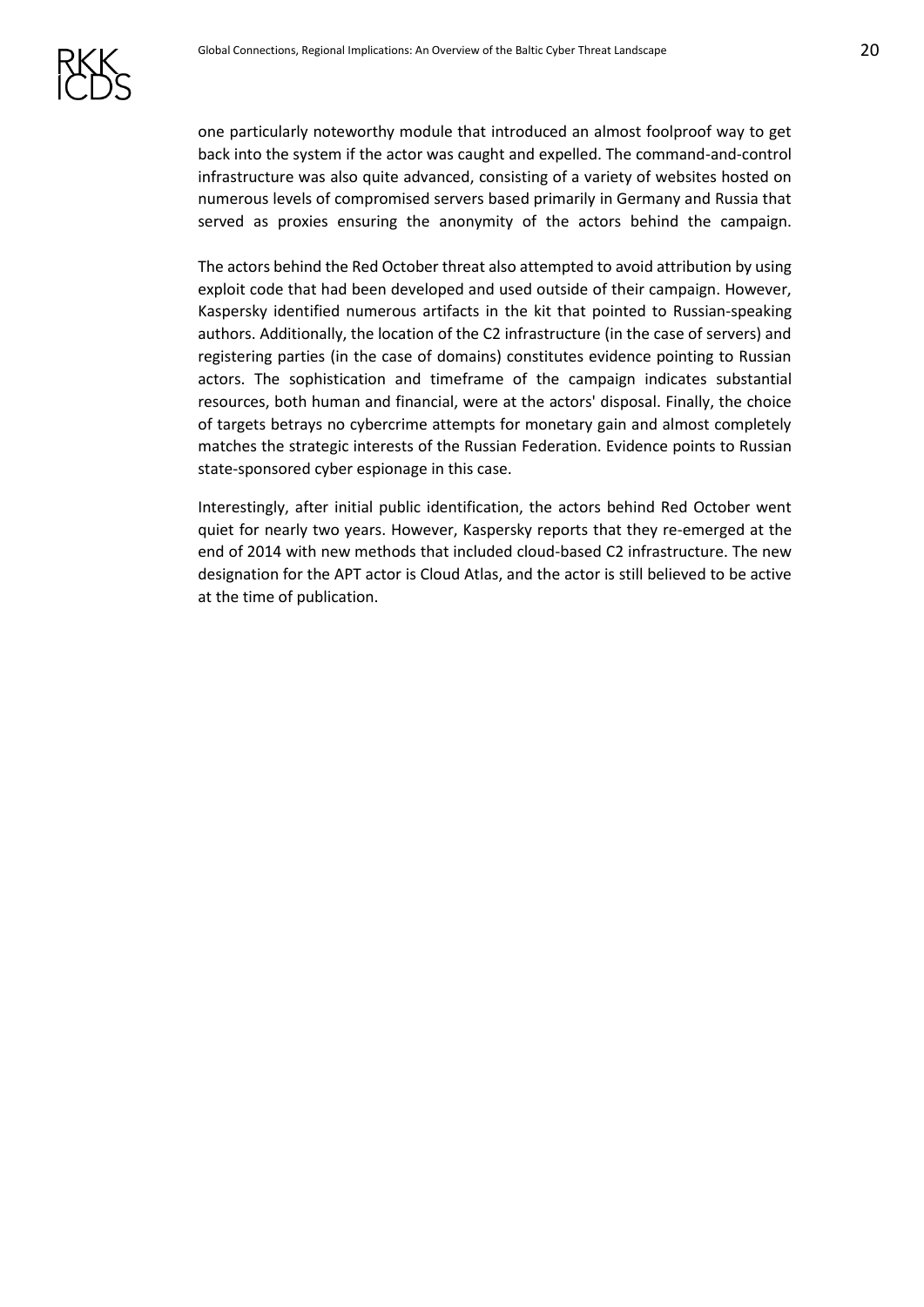

## <span id="page-20-0"></span>**5. Industrial Control Systems Cyber Security**

Thus far, the report has concentrated on the global and Baltic cyber threat landscape by focusing on threats that are primarily directed at workstations, servers, and websites that possess information that can be stolen or held for ransom by the attackers for financial or political gain. However, this report would not be complete if it did not at least consider cyber threats to critical infrastructure, particularly those "supercritical" sectors that deal with energy, water, and raw material creation/processing/distribution as well as telecommunications and banking. These are the sectors that, if attacked, would cause massive physical damage and potentially even loss of life. Such attacks would constitute strategic-level threats to international security that could escalate into conventional crises and wars. These types of threats are enabled by the increasing adoption of ICT-based industrial control systems, which have already been the targets of attacks like the notorious Stuxnet attack on Iran's nuclear infrastructure in 2008. Most recently, in 2014 a German steel plant was compromised and attacked, with subsequent failures preventing the shutdown of two large furnaces, resulting in "massive" damage to the facility.<sup>54</sup> Fortunately, no lives were lost in that incident. However, events such as these prove that attacks on such systems are taking place today, and could potentially happen in the Baltics as well.

#### <span id="page-20-1"></span>**5.1 Threats, Exposures, and Attacks**

There are a variety of threats that exist to critical infrastructure providers around the world that rely on industrial control systems. First, like other types of software, the code base for industrial control systems software is also often imperfect in security terms. New vulnerabilities are identified and disclosed on a regular basis. In fact, several new vulnerabilities have been made public within the month preceding the publication of this report<sup>55</sup>. Second, the systems in use are often very old so-called "legacy" systems that in many cases have not been upgraded for years or even decades. In these cases, their primary protection is considered to be that they are disconnected from other computer systems and from the Internet more broadly. However, this is manifestly not the case worldwide. Project Shine, a research effort conducted on their own time by two IT professionals, used a specialized search engine tool called Shodan to reveal that over 2,000,000 Supervisory Control and Data Acquisition (SCADA) systems are connected and openly accessible from the Internet.<sup>56</sup> While these also include more pedestrian devices such as traffic and security cameras, a large proportion of them still belonged to critical infrastructure providers. Only a small percentage of those identified systems are in the Baltics. However, this still comes out to 1,571 systems in Estonia, 2,093 in Latvia, and 1,951 in Lithuania.<sup>57</sup> Third, while there have only been a few recorded cases of physical damage, attacks against SCADA systems are growing dramatically year-over-year. One report by Dell asserts

<u>.</u>

<sup>54</sup> Zetter, Kim. "A Cyberattack Has Caused Confirmed Physical Damage for the Second Time Ever." *Security*. Wired Magazine, 8 Jan. 2015. Web.

<sup>55</sup> Paganini, Pierluigi. "ICS-CERT Warns of Zero-Day Vulnerabilities in SCADA Systems." *Security Affairs*  (2015): Web.

<sup>56</sup> "Project Shine Findings Report." *Infracritical* (2014): Web.

<sup>57</sup> "Project Shine Findings Report." *Infracritical* (2014): Web.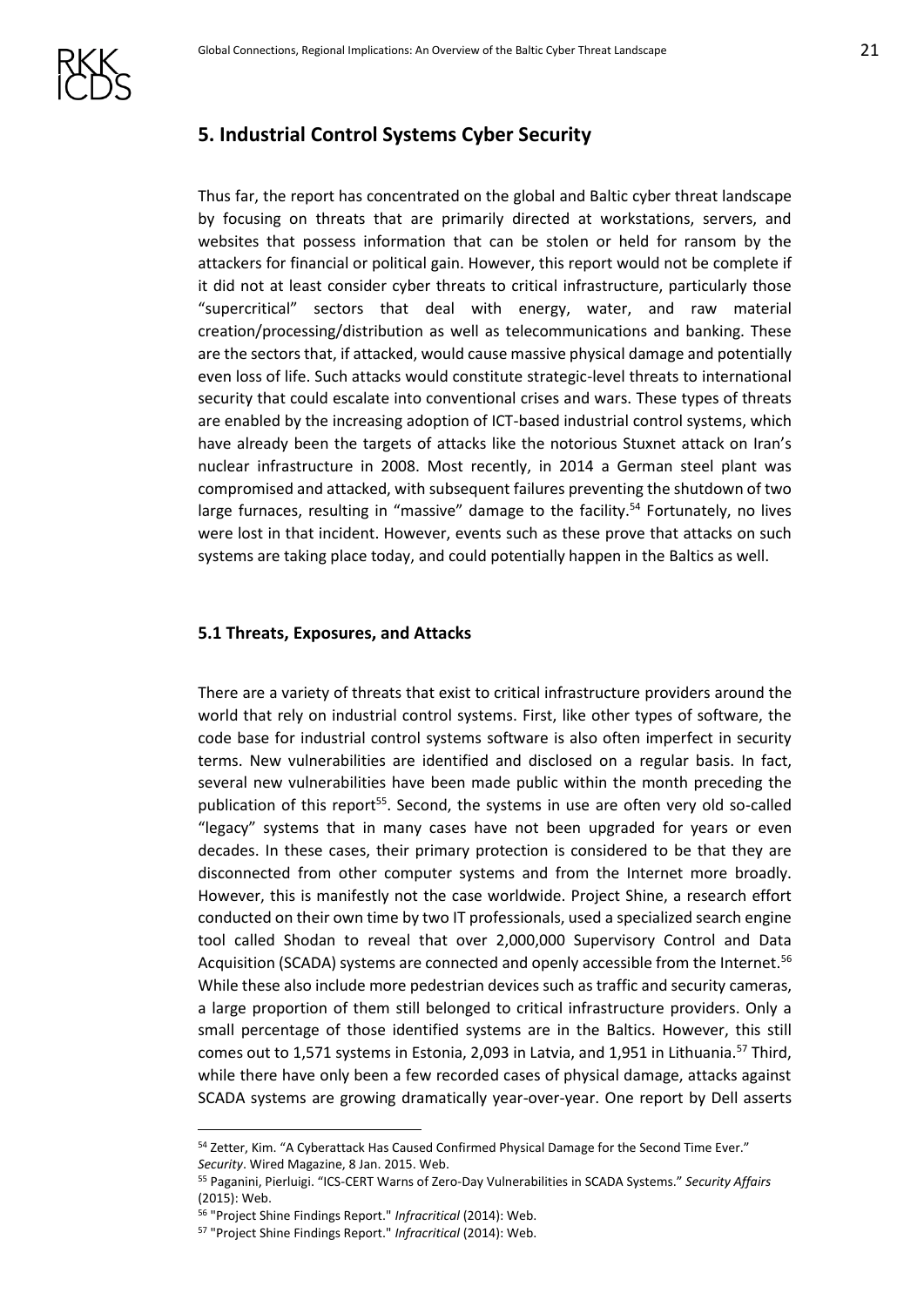that it saw 92,676 attacks on SCADA systems in 2012, with that number increasing to 163,228 in 2013 and a whopping 675,186 in 2014.<sup>58</sup> The report specifically states that 202,322 of the attacks against SCADA systems took place in Finland<sup>59</sup>, which is an important partner to the Baltic States in terms of energy provision. This alone should give the Baltics cause for concern and provide impetus for information sharing and cooperation.

#### <span id="page-21-0"></span>**5.2 Energetic Bear / Dragonfly<sup>60</sup>**

In late 2013 and early 2014, several security companies published reports on an actor that was conducting breaches of systems belonging to companies in the oil, gas, defense, and other critical infrastructure sectors. In total, the actor was confirmed to have compromised over 2,000 companies in 84 countries around the world. The actor, referred to as Energetic Bear by Crowdstrike and as Dragonfly by Symantec, appeared to be most interested in strategic plans and intellectual property related to oil and gas projects. It employed kits that are known as Havex and SYSMain remote access tools. Initially it was thought that the primary infection vectors were, predictably enough, malicious e-mails and compromised websites. However, further research that followed the initial disclosures indicated that the actor had also breached the systems of three companies that provided software for industrial control systems. They inserted Trojans into the products offered by the ICS providers, whose customers used automatic updates downloaded from their website to make sure they had the newest versions. When those customers downloaded the updates, they were automatically infected. While this activity was noticed on average roughly 24 hours after in each case, it resulted in at least 250 companies being breached. Most disturbingly, the attackers were able to do more than just steal information; Symantec reports that they also possessed the capability to "sabotage" the control systems of compromised companies. So, while this actor showed restraint by not doing so, the possibility existed and may have depended on the political context. Massive economic damage or loss of life may have been the result. Interestingly, after its activities were publicly illuminated, the actor retreated from the use of its command-and-control infrastructure and kept a low-profile for several months.<sup>61</sup> As is usually the case with such attackers, however, they resurfaced with different targets, including financial ones, and a new C2 infrastructure.<sup>62</sup> This case could be a harbinger of what is to come in the future of the Baltic and global cyber threat landscape.

<sup>58</sup> "2015 Dell Security Annual Threat Report." *Dell* (2015): Web.

<sup>59</sup> "2015 Dell Security Annual Threat Report." *Dell* (2015): Web.

<sup>60</sup> "Dragonfly: Cyberespionage Attacks Against Energy Suppliers." *Symantec Security Response (*2014): Web.

<sup>61</sup> Ilyin, Yuri. "Still Around: Energetic Bear / Crouching Yeti APT Is Not Going Away." *Kaspersky Lab Business* (2015): Web.

<sup>62</sup> Ilyin, Yuri. "Still Around: Energetic Bear / Crouching Yeti APT Is Not Going Away." *Kaspersky Lab Business* (2015): Web.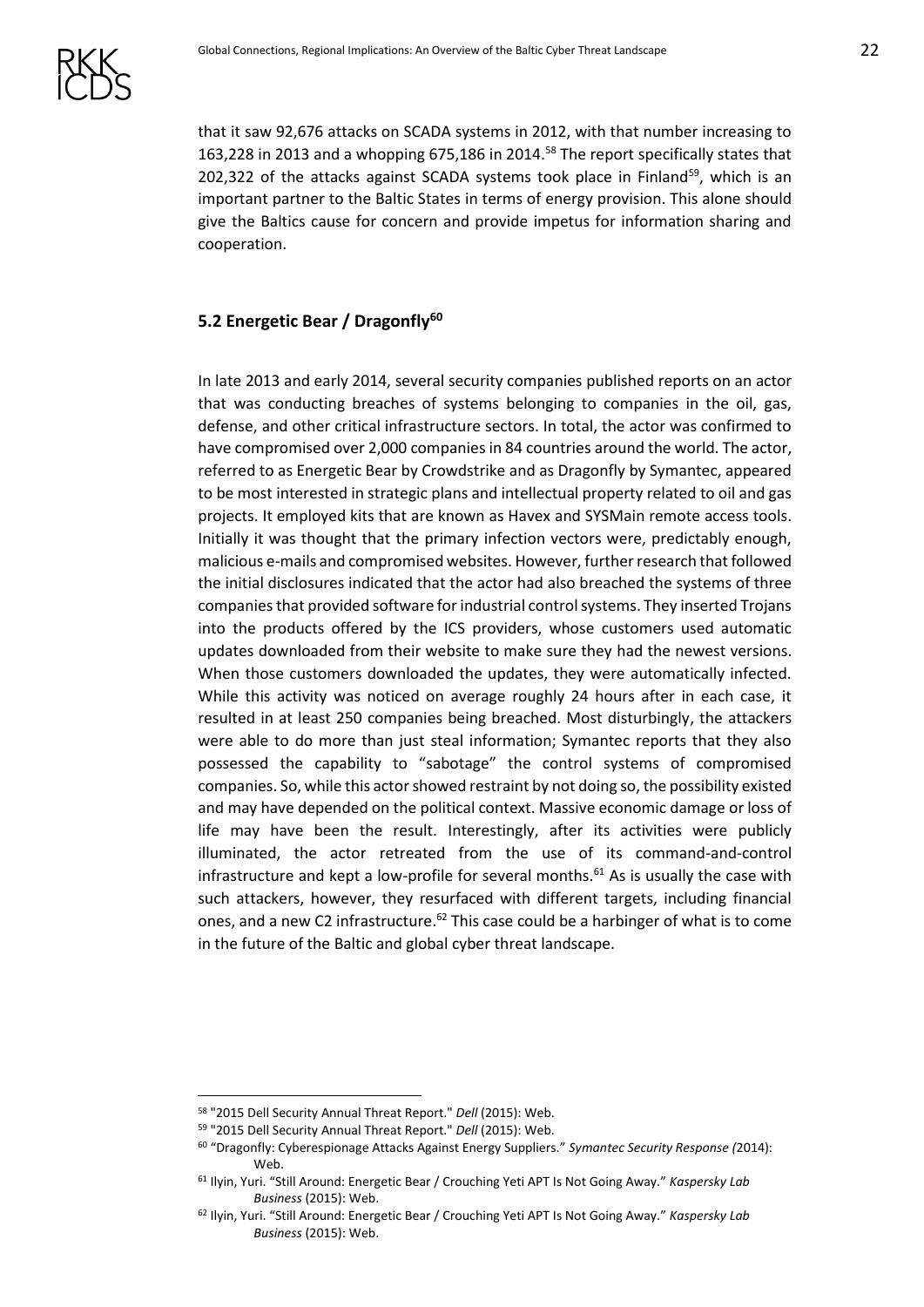# <span id="page-22-0"></span>**6. Analysis and Recommendations**

The preceding sections make clear that cyber threats are continuing to become faster, more complex, and more numerous. Cybercrime pays, and individuals as well as groups will continue to be drawn to the relatively easy money that can be made using social engineering and malicious code. However, the Baltics—perhaps as a result of their relative lack of affluence—do not rank among the countries with the highest levels of cybercrime, especially compared to other Western European and North American states<sup>63</sup>. This may appear fortunate, but the Baltics face a much more serious cyber threat in the form of Russian cyber espionage.

In light of increased tensions due to the Russian invasion of Ukraine, Russian cyber espionage has grown to become a very significant danger to the Baltics. There is now significant evidence that Russia has invested heavily into offensive cyber capabilities over the last decade. These capabilities include developing and deploying malware, taking over websites and servers for command-and-control communication, and creating phishing websites or social engineering schemes in order to gain access to data and systems of foreign governments and companies (or contracting proxies to do so). Furthermore, given their success rate, it is likely that these capabilities are now an integral part of the toolset that the Russian Federation uses to develop its foreign and security policy postures and advance its own strategic interests. Cyber capabilities fit neatly into the framework of the Gerasimov Doctrine of asymmetrical warfare that has been influential in Russia since 2013, and that can be used as part of broader campaigns of information warfare. The ultimate aim of the Russian Federation is political and economic domination of the former Soviet space. Offensive cyber capabilities, including breaching networks for the purpose of espionage, enable Russia to achieve an information advantage over those that it considers to be its enemies or its rightful client states. The type of information that could be exfiltrated through such cyber espionage includes, but is not limited to, details about: military procurement plans, ongoing (counter)intelligence operations, sensitive diplomatic negotiations, future macroeconomic plans, strategic exercises of all kinds, and much more. Furthermore, actors that are working in Russia's strategic interests in cyberspace are continuing to operate with impunity, and new dimensions of the threat have continued to emerge over the course of the last few years. This report has endeavored to review part of the progression of several such actors, and their behavior has continued to become more aggressive as time has passed. Based on available evidence, this threat will not go away any time soon.

Taken together, the cyber threats identified and described in this report constitute a serious problem for the internal and international security of Estonia, Latvia, and Lithuania. Today, the economic functioning and even political stability of any of the three countries could be significantly undermined by a determined and well-resourced set of actors. The Baltics should consider themselves fortunate that they have not had to manage any large-scale cyber crises in the last eight years. However, it is crucial that the Baltic States do not rest on their laurels and good fortune, but continue to move

<sup>63</sup> "Net Losses: Estimating the Global Cost of Cybercrime." *Economic Impact of Cybercrime II*. McAfee and Center for Strategic and International Studies, June 2014. Web.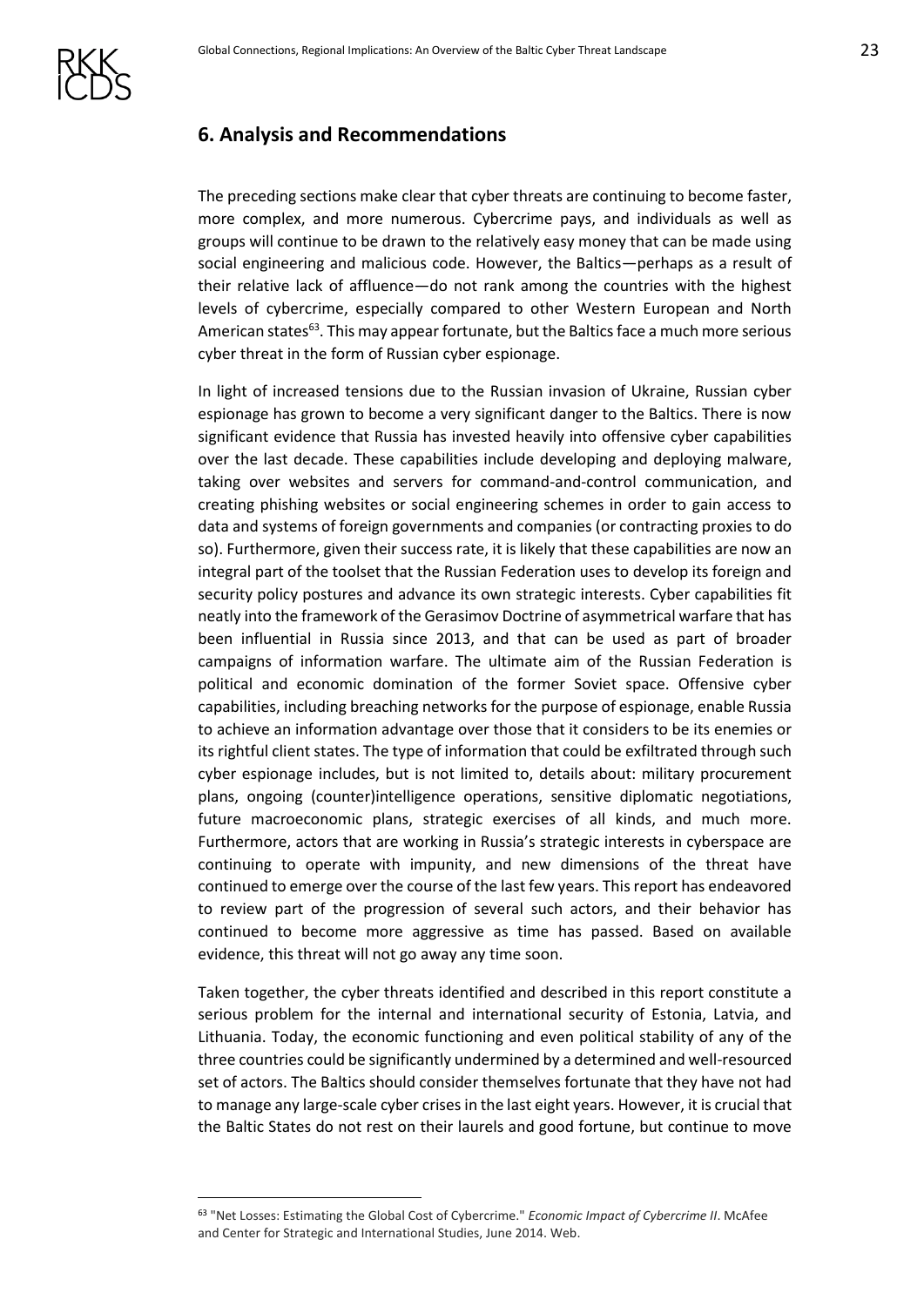forward with their domestic, regional, and global cyber cooperation in order to counter these threats.

Domestically, each country must continue to improve their resilience to cyber threats by, among other things, educating individuals, establishing baselines and standards for industries, enhancing public-private partnerships, and increasing cyber capabilities in governmental institutions. Importantly, all three countries have national cyber security laws or strategies that are relatively high-quality and that outline the most important ways forward at the national levels. However, for Latvia and Lithuania, there is currently considerable political momentum for increasing defense budgets for the next several years (unlike Estonia, which is one of the few NATO countries that already contributes 2% of GDP to defense). While most of these resources will understandably be devoted toward conventional arms, some of it should be devoted to improve their national cyber security capabilities. For Estonia, on the other hand, it is critical that there continues to be a substantial investment of human resources in clarifying and improving domestic crisis response procedures, including by simplifying the legal situation.

At the regional level, cooperation needs to continue to be more formalized. The Baltic States have been negotiating a memorandum of understanding (MoU) for years, but have yet to sign it, despite rhetorical support at the highest political levels.<sup>64</sup> This agreement would provide the basis for additional development of capabilities such as channels to rapidly exchange classified information relevant to threats against national security. It would also undoubtedly improve day-to-day information sharing, which is today mostly reliant on connections and trust at the personal level. Furthermore, the Baltic States need to work toward an understanding of the interconnectedness of critical infrastructure among the three states and their neighbors. As it stands, an extensive attack on the energy, transportation, telecommunications, or banking systems of one of the Baltics could exert serious negative effects in the other two or even more widely in the region. Considering that the Baltics share Alliance ties and broadly similar strategic threat assessments, cyber attacks against interconnected infrastructure would undoubtedly be tempting targets for those who would threaten them. For this reason, the countries need to move toward greater preparedness for such events by formalizing cooperation and undertaking networking, policy-level, and technical-level projects.

At the global level, the Baltics can strengthen their cyber security by continuing to be good partners for other nations and companies with respect to sharing information, providing assistance when resources permit, and engaging proactively and cooperatively in global cyber security policy debates. These kinds of activities will generate political capital and inspire reciprocity, which can in turn be used to advance the skills and resources of domestic actors. By all estimates, the global usage of ICTs will continue to grow and the Baltics should pursue capacity-building at home as well as around the world in order to promote an open, free, and secure cyberspace for generations to come.

<sup>64</sup> "Joint Statement." Prime Ministers' Council of the Baltic Council of Ministers. December 5, 2014.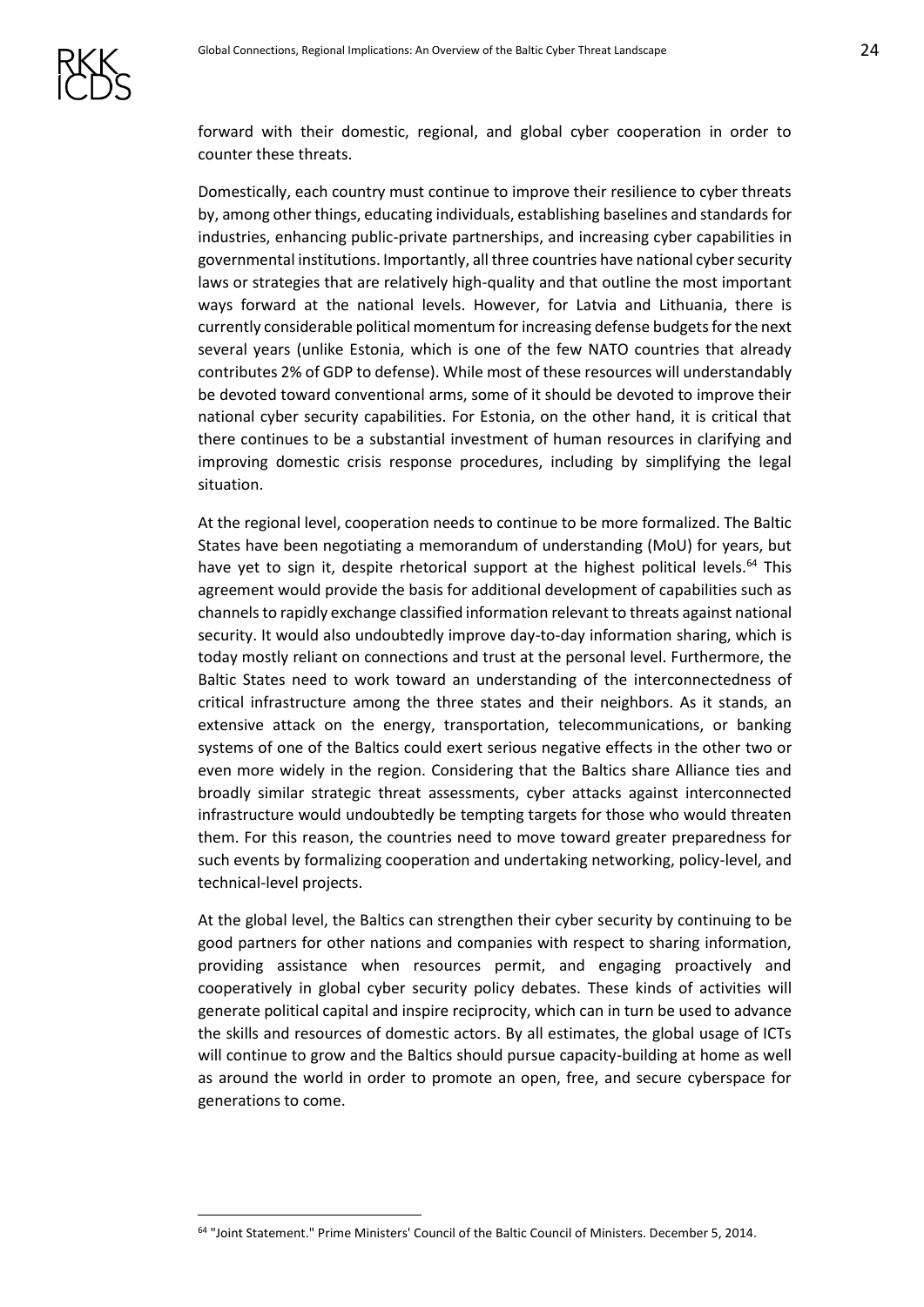

# <span id="page-24-0"></span>**7. Conclusion**

This report has endeavored to shed light on the state of the global cyber problem, provide an overview of the experience of the Baltics in this context during the last year, and identify the most relevant cyber threats to the regional security of the Baltics. It has become clear that cybercriminals and nation-state sponsored actors alike are becoming increasingly adept, numerous, and sophisticated. The threat to critical infrastructure through the use of computers is real and growing. Decision-makers and analysts should not ignore any of these threats; if anything, their attention to them should continue to grow and advance in pace with the increase in threats. The ways to counter these threats, however, are not changing but require more human and financial resources. Adversaries of various kinds are continuing to do so; governments and businesses in the Baltics cannot afford to fall behind. Rather, they should take the initiative and attempt to get ahead of the threats whenever and wherever possible. There is no doubt that cyber security will only continue its ascent to prominence in domestic and international affairs, both in the Baltics and beyond.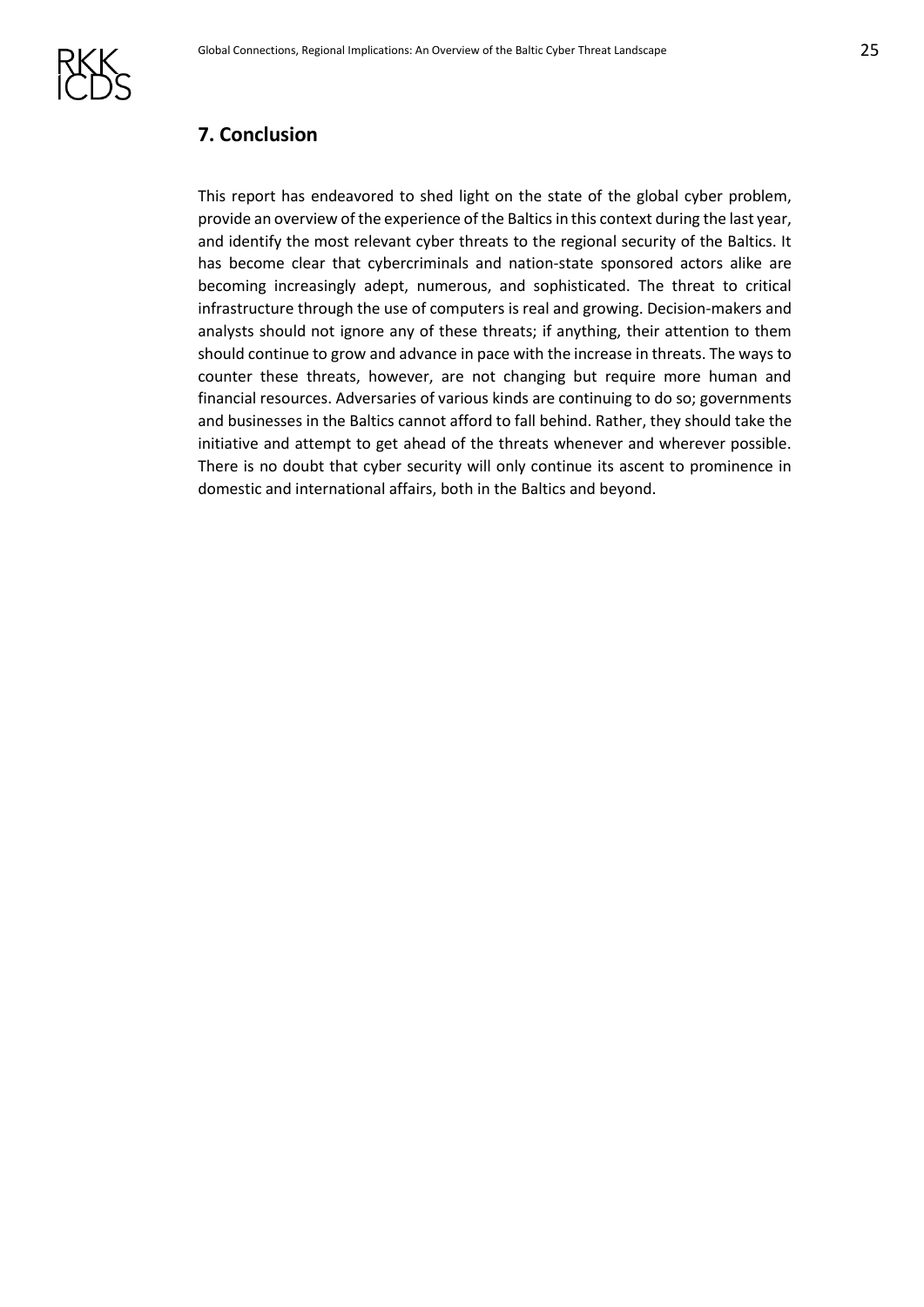

# <span id="page-25-0"></span>**Works Cited**

"2014 Annual Report Cyber Security Branch Of the Estonian Information System Authority." *Estonian Information System Authority* (2015): Web.

"2015 Annual Security Report." *Cisco* (2015): Web.

"2015 Midyear Security Report." *Cisco* (2015): Web.

"2015 Data Breach Investigations Report." *Verizon* (2015): Web.

"2015 Dell Security Annual Threat Report." *Dell* (2015): Web.

"2015 Internet Security Threat Report." *Symantec* 20 (2015): Web.

"APT28: A Window into Russia's Cyber Espionage Operations?" *FireEye* (2014): Web.

"Cloud Atlas: RedOctober APT Is Back in Style." *SecureList*. Kaspersky Global Research and Analysis Team, 10 Dec. 2014. Web.

"Dragonfly: Cyberespionage Attacks Against Energy Suppliers." *Symantec Security Response (*2014): Web.

"The Epic Turla Operation: Solving Some of the Mysteries of Snake/Uroburos." *Https://securelist.com/analysis/publications/65545/the-epic-turla-operation/*. Kaspersky Labs, 7 Aug. 2014. Web.

Estonia. Estonian Internal Security Service. *Annual Review 2014*. Compiled by Harrys Puusepp: 2015. Print.

"Global Threat Intel Report 2014." *Crowdstrike* (2015): Web.

"HAMMERTOSS: Stealthy Tactics Define a Russian Cyber Threat Group." *FireEye Threat Intelligence* (2015): Web.

"Joint Statement." Prime Ministers' Council of the Baltic Council of Ministers. December 5, 2014.

Lehtiö, Artturi. "The Dukes: 7 Years of Russian Cyber Espionage." *F-Secure Labs Threat Intelligence* (2015): Web.

Lithuania. Communications and Regulatory Authority. *Annual Report 2014*. N.p.: n.p., 2015. Print.

Lithuania. Ministry of National Defence. Second Investigation Department. *Assessment of Threats to National Security*. Vilnius: 2014. Print.

Loucif Kharouni, Feike Hacquebord, Numaan Huq, Jim Gogolinski, Fernando Merces, Alfred Remorin, and Douglas Otis. "Operation Pawn Storm: Using Decoys to Evade Detection." *Trend Micro Forward-Looking Threat Research Team* (2014): Web

Ilyin, Yuri. "Still Around: Energetic Bear / Crouching Yeti APT Is Not Going Away." *Kaspersky Lab Business* (2015): Web.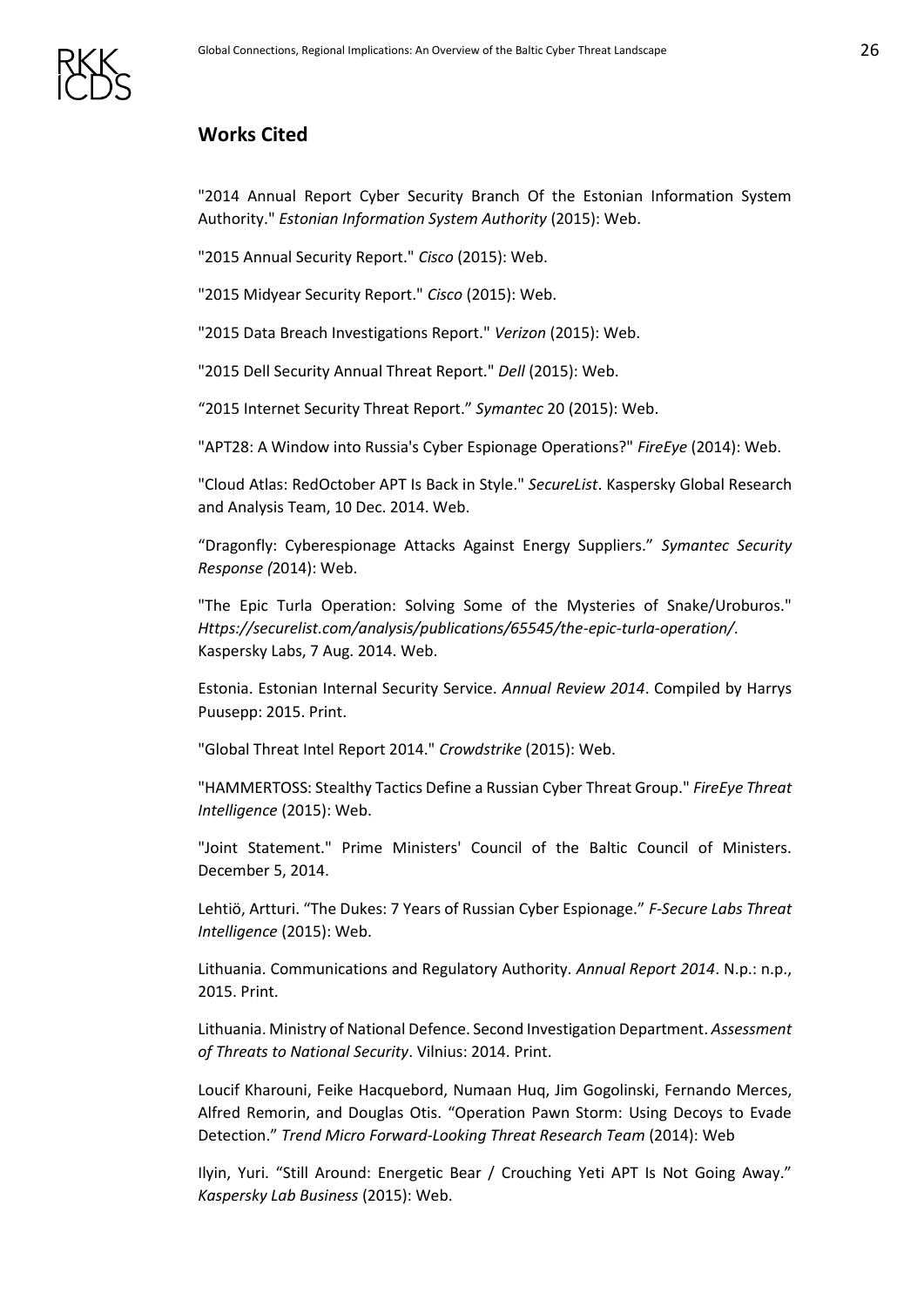"Magnified Losses, Amplified Need for Cyber-Attack Preparedness: TrendLabs 2014 Annual Security Roundup." *Trend Micro* (2015): Web.

Marinos, Louis. "ENISA Threat Landscape 2014: Overview of Current and Emerging Cyber-threats." *European Network and Information Security Agency* (2014): Web.

"Microsoft Security Intelligence Report." *Microsoft* 18 (2015): Web.

Menn, Joseph. "Security Experts Hack into Moving Car and Seize Control." *Markets*. Reuters, 21 July 2015. Web.

"M-Trends 2015: A View from the Front Lines." *Mandiant* (2015): Web.

"Net Losses: Estimating the Global Cost of Cybercrime." *Economic Impact of Cybercrime II*. McAfee and Center for Strategic and International Studies, June 2014. Web.

"Operation Pawn Storm: Fast Facts and the Latest Developments." *Security News*. Trend Micro, 18 Aug. 2015. Web.

Paganini, Pierluigi. "ICS-CERT Warns of Zero-Day Vulnerabilities in SCADA Systems." *Security Affairs* (2015): Web.

"Project Shine Findings Report." *Infracritical* (2014): Web.

"Publiskais Pārskats Par CERT.LV Uzdevumu Izpildi 2014.Gadā." (n.d.): n. pag. Latvijas Universitātes Mātematikas Un Informatikās Instituts; CERT-LV; Aiszardzibas Ministrija, 2014. Web.

""Red October" Diplomatic Cyber Attacks Investigation." *SecureList*. Kaspersky Global Research and Analysis Team, 14 Jan. 2013. Web.

"Snake Campaign: Cyber Espionage Toolkit." *BAE Systems Applied Intelligence* (2014): Web.

Tanase, Stefan. "Satellite Turla: APT Command and Control in the Sky." *Securelist*.

Kaspersky Labs, 9 Sept. 2015. Web.

"Terminology." *CVE – Common Vulnerabilities and Exposures.* Mitre Corporation, 27 Feb. 2013. Web.

"Uroborus: Highly Complex Espionage Software with Russian Roots." *G Data Security Labs* (2014): Web.

Welch, Ashley. "U.S. Officials Warn Medical Devices Are Vulnerable to Hacking." CBS News, 4 Aug. 2015. Web.

Zetter, Kim. "A Cyberattack Has Caused Confirmed Physical Damage for the Second Time Ever." *Security*. Wired Magazine, 8 Jan. 2015. Web.

Zetter, Kim. "Is It Possible for Passengers To Hack Commercial Aircraft?" *Security*. Wired Magazine, 26 May 2015. Web.